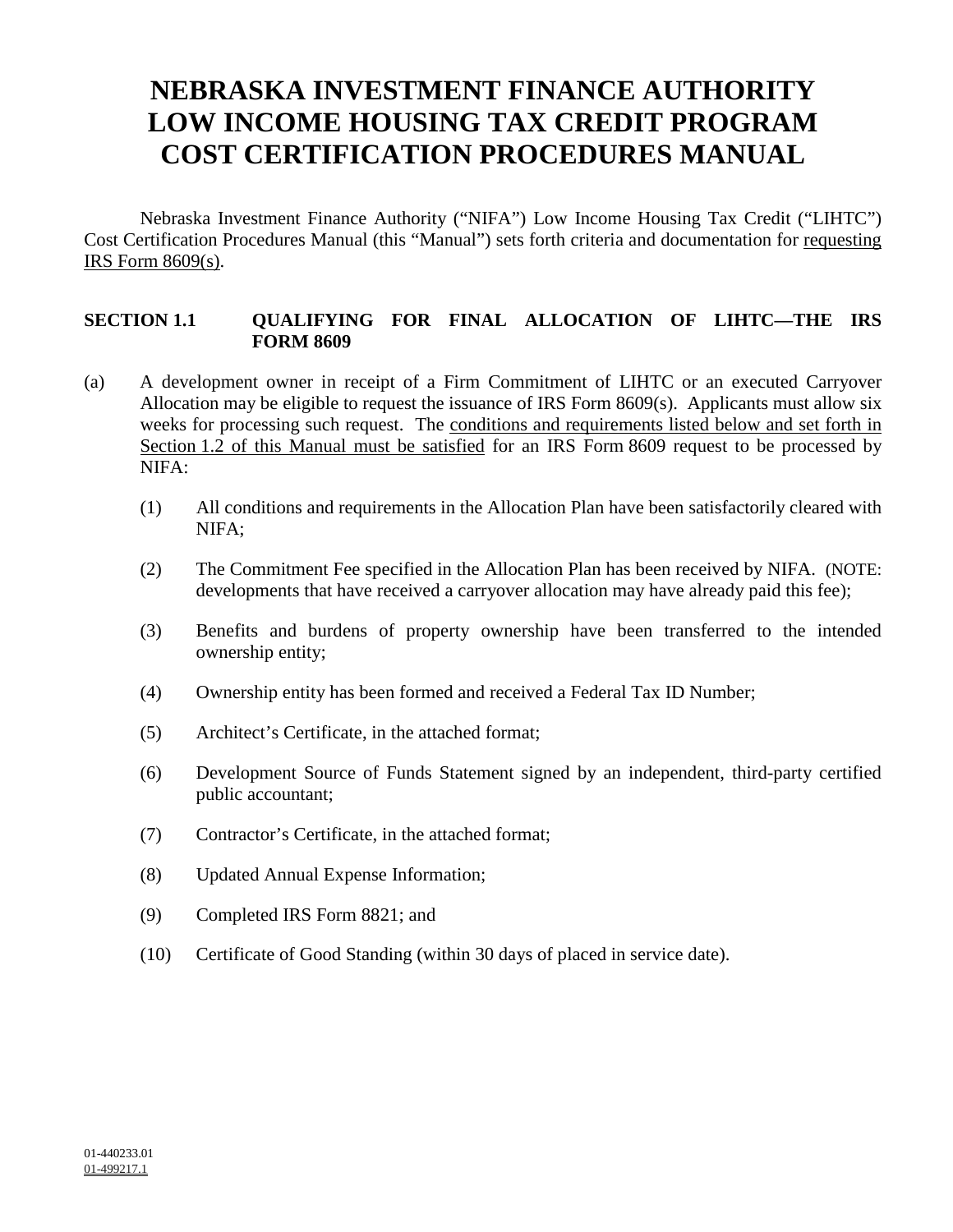## **SECTION 1.2 REQUIREMENTS FOR REQUESTING A FINAL ALLOCATION OF LIHTC/IRS FORM 8609**

- (a) Developments meeting the requirements set forth in Sections 1.1 and 1.2(b) of this Manual may submit a request to NIFA for IRS Form  $8609(s)$ . All development owners in receipt of a Firm Commitment or Carryover Allocation must submit to NIFA completed and fully executed Cost Certification documents requesting the issuance of IRS Form 8609(s) within 60 days of 100% completion of the LIHTC units in the development.
- (b) Upon receipt of the required documentation set forth below, NIFA will perform a review and provide notice of such review to the development owner. The development owner may be given a specific time frame in which to correct any discrepancies. Failure to comply with additional information requests within the specified time frame will cause delays in processing IRS Form 8609(s). **The original, fully executed and recorded Land Use Restriction Agreement (LURA) must be received by NIFA prior to the release of IRS Form 8609(s).**

All documentation must be submitted to NIFA in the following order:

- (1) Commitment Fee. (NOTE: Developments that have received a Carryover Allocation may have already paid this fee);
- (2) A Total Development Cost Certification Summary, Section 1.3 of this Manual, including the total development costs for all of the buildings in the development, prepared in substantially the same format as the Individual Building Cost Certification Form, with original signatures;
- (3) Individual Building Cost Certification Form, Section 1.3(a) of this Manual, completed for each building in the development that is being placed in service, with original signatures;
- (4) Placement in Service Acknowledgment Form, Section 1.4 of this Manual, completed for each building in the development that is being placed in service, with original signatures;
- (5) Audited Cost Certification from an independent, third-party certified public accountant, Section 1.5 of this Manual. For developments financed under the RHS Section 515 program, development owners may submit the RHS cost certification instead of the Audit Cost Certification;
- (6) Contractors Certification from the general contractor of the development, Section 1.6 of this Manual;
- (7) A copy of the fully executed and recorded Warranty Deed in the name of the development owner;
- (8) A copy of the development owner's closing statement for the transfer of the property;
- (9) Evidence of rehabilitation or new construction completion, including the following:
	- (a) certificate of occupancy from the local governmental authority for each building;
	- (b) final inspection report from RHS; or
	- (c) inspection report from either a qualified third-party building inspector or architect that cites the completion of rehabilitation and the absence of any local building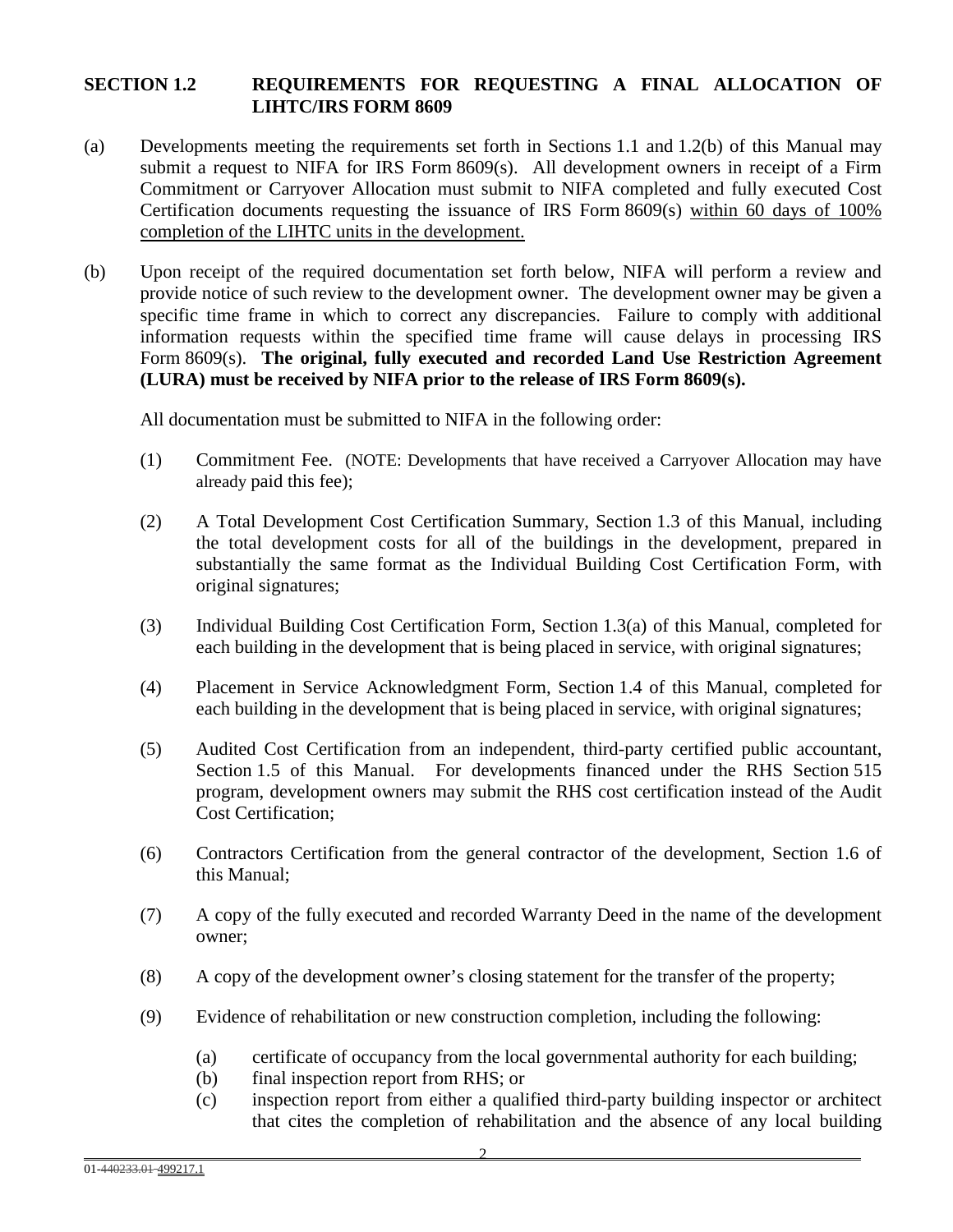code violations. The report must also specify or confirm the level of rehabilitation performed on the development;

- (10) For rehabilitation developments, a final work write-up clearly stating the items included in the rehabilitation, the quantity of items rehabilitated or replaced and their associated cost;
- (11) A copy of the recent abstract of title;
- (12) Final Sources and Uses of Funds statement for the development, including loan amount, term, amortization period and interest rate;
- (13) Evidence of any and all liens secured against the development;
- (14) Final loan and syndication contracts and/or agreements;
- (15) Certification, in the attached form, from the development's architect or a professional whose credentials are acceptable to NIFA, that on-site inspections were performed during construction and that the development has been constructed in compliance with the Fair Housing Act; and
- (16) Certificate of Good Standing (within 30 days of placed in service date).
- (c) Upon the satisfactory completion of the conditions and requirements of this Manual, NIFA will issue to the development, a LURA. The LURA must be fully executed, recorded and the original returned to NIFA. NIFA will then generate IRS Form 8609(s) and forward a copy to the development owner. The original IRS Form 8609(s) will be submitted to the Internal Revenue Service by NIFA.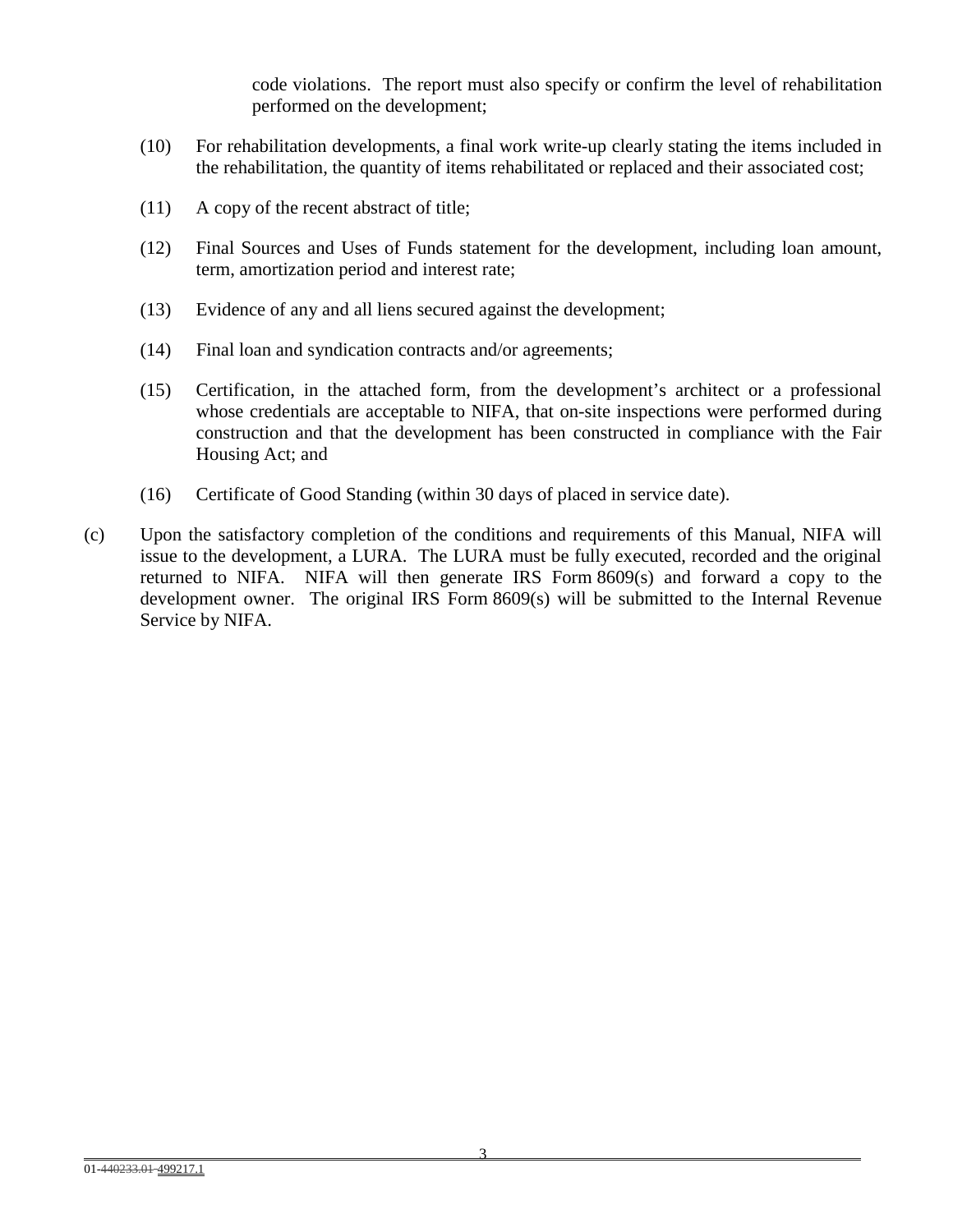# **SECTION 1.3 TOTAL DEVELOPMENT SUMMARY COST CERTIFICATION FORM**

#### **(a) Building and Rental Description:**

For purposes of the following, establish the number and floor space of the LIHTC units by projecting the greatest number of rental residential units and the greatest amount of floor space to be occupied by low-income households.

#### **Low-income Residential Units:**

| Type of    | Number of | Size of Unit | Total      | Gross Tenant | <b>Utility</b> | Net Tenant |
|------------|-----------|--------------|------------|--------------|----------------|------------|
| Unit       | Units     | in Sq. Ft.   | Square Ft. | Paid Rent    | Allowance      | Paid Rent  |
|            |           |              |            |              |                |            |
| Efficiency |           |              |            |              |                |            |
|            |           |              |            |              |                |            |
| 1-Bedroom  |           |              |            |              |                |            |
|            |           |              |            |              |                |            |
| 2-Bedroom  |           |              |            |              |                |            |
|            |           |              |            |              |                |            |
| 3-Bedroom  |           |              |            |              |                |            |
|            |           |              |            |              |                |            |
| 4-Bedroom  |           |              |            |              |                |            |
|            |           |              |            |              |                |            |

#### **Market Rate Residential Units:**

| Type of    | Number of | Size of Unit | Total      | <b>Gross Tenant</b> | <b>Utility</b> | Net Tenant |
|------------|-----------|--------------|------------|---------------------|----------------|------------|
| Unit       | Units     | in Sq. Ft.   | Square Ft. | Paid Rent           | Allowance      | Paid Rent  |
|            |           |              |            |                     |                |            |
| Efficiency |           |              |            |                     |                |            |
|            |           |              |            |                     |                |            |
| 1-Bedroom  |           |              |            |                     |                |            |
|            |           |              |            |                     |                |            |
| 2-Bedroom  |           |              |            |                     |                |            |
|            |           |              |            |                     |                |            |
| 3-Bedroom  |           |              |            |                     |                |            |
|            |           |              |            |                     |                |            |
| 4-Bedroom  |           |              |            |                     |                |            |
|            |           |              |            |                     |                |            |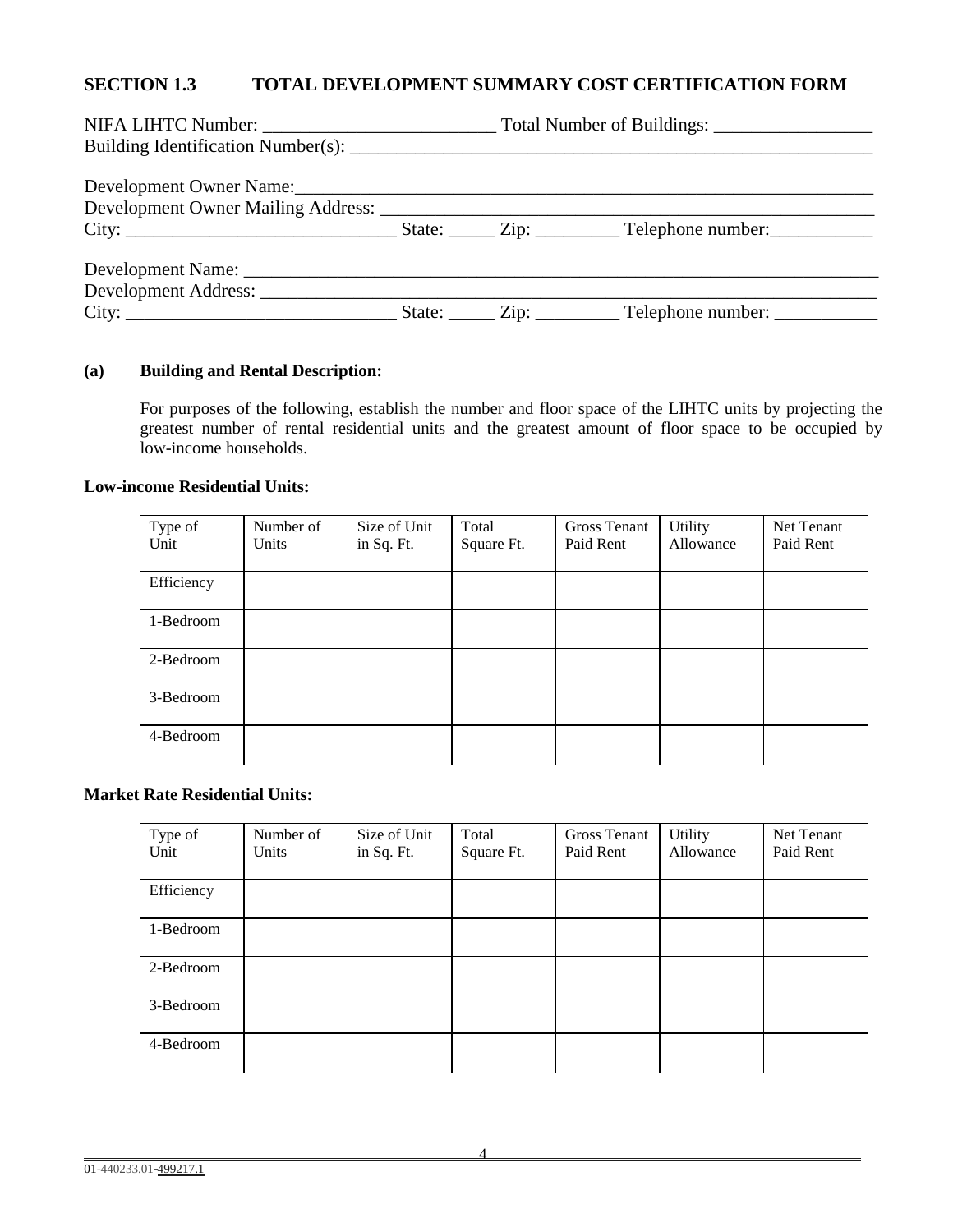|     |                                                                                                                                           | 1                  | 2                  | 3                       |
|-----|-------------------------------------------------------------------------------------------------------------------------------------------|--------------------|--------------------|-------------------------|
|     |                                                                                                                                           | **Actual           | <b>Acquisition</b> | <b>Rehab/New Const.</b> |
|     |                                                                                                                                           | <b>Development</b> | Eligible           | Eligible                |
|     |                                                                                                                                           | <b>Costs</b>       | <b>Basis</b>       | <b>Basis</b>            |
| (1) | To purchase land and buildings                                                                                                            |                    |                    |                         |
|     | Land                                                                                                                                      | \$                 | XXXXXXX            | XXXXXXX                 |
|     | <b>Existing structures</b>                                                                                                                | \$                 | \$                 | XXXXXXX                 |
|     | Demolition (New)                                                                                                                          | \$                 | <b>XXXXXXX</b>     | <b>XXXXXXX</b>          |
|     | Site grading, clearing, etc.                                                                                                              | \$                 | XXXXXXX            | \$                      |
|     | Off-site improvements                                                                                                                     | \$                 | XXXXXXX            | $\frac{\sqrt{2}}{2}$    |
|     | New building hard costs                                                                                                                   | \$                 | XXXXXXX            | \$                      |
|     | Rehabilitation hard costs                                                                                                                 | \$                 | XXXXXXX            | \$                      |
|     | Accessory building                                                                                                                        | \$                 | XXXXXXX            | \$                      |
|     | General requirements                                                                                                                      | \$                 | XXXXXXX            | \$                      |
|     | Construction contingency                                                                                                                  | \$                 | XXXXXXX            | \$                      |
|     | Architect design                                                                                                                          | \$                 | XXXXXXX            | \$                      |
|     | Architect supervision                                                                                                                     | \$                 | XXXXXXX            | \$                      |
|     | Survey/engineer fees                                                                                                                      | \$                 | XXXXXXX            | \$                      |
|     | Construction insurance                                                                                                                    | \$                 | XXXXXXX            | \$                      |
|     | Construction loan interest                                                                                                                | \$                 | <b>XXXXXXX</b>     | \$                      |
|     | Origination fee                                                                                                                           | \$                 | <b>XXXXXXX</b>     | \$                      |
|     | Credit enhancement fee                                                                                                                    | \$                 | <b>XXXXXXX</b>     | \$                      |
|     | Construction period taxes                                                                                                                 | \$                 | <b>XXXXXXX</b>     | \$                      |
|     |                                                                                                                                           | \$                 | <b>XXXXXXX</b>     | \$                      |
|     | #Bridge loan expense<br>#(Eligible basis for construction period only)                                                                    |                    |                    |                         |
|     | +Property appraisal                                                                                                                       | \$                 | <b>XXXXXXX</b>     | \$                      |
|     | +(Appraisal - To evaluate feasibility, cost can be included in basis. If appraisal for lender requirement only, do not include in basis). |                    |                    |                         |
|     | <b>LIHTC</b> fees                                                                                                                         | \$                 | XXXXXXX            | \$                      |
|     | <b>Environmental Study</b>                                                                                                                | \$                 | XXXXXXX            | \$                      |
|     | Market study                                                                                                                              | \$                 | XXXXXXX            | \$                      |
|     | <b>RE</b> Attorney                                                                                                                        | \$                 | XXXXXXX            | \$                      |
|     | Tax credit consultant fee                                                                                                                 | \$                 | XXXXXXX            | \$<br>*                 |
|     | <b>RE</b> Consultant                                                                                                                      | \$                 | XXXXXXX            | \$<br>*                 |
|     | Contractor overhead                                                                                                                       | \$                 | XXXXXXX            | \$<br>$\ast$            |
|     | Contractor profit                                                                                                                         | \$                 | XXXXXXX            | \$<br>∗                 |
|     | Developer overhead                                                                                                                        | \$                 | XXXXXXX            | \$<br>*                 |
|     | Developer fee                                                                                                                             | \$                 | **<br>\$           | \$<br>*                 |
|     | Title and recording                                                                                                                       | \$                 | XXXXXXX            | \$                      |
|     | Bond premium                                                                                                                              | \$                 | <b>XXXXXXX</b>     | <b>XXXXXXX</b>          |
|     | Credit report                                                                                                                             | \$                 | XXXXXXX            | <b>XXXXXXX</b>          |
|     | Perm. loan orig. fee                                                                                                                      | \$                 | <b>XXXXXXX</b>     | <b>XXXXXXX</b>          |
|     | Perm. loan enhancement                                                                                                                    | \$.                | <b>XXXXXXX</b>     | <b>XXXXXXX</b>          |
|     | Cost of underwriter                                                                                                                       | \$                 | <b>XXXXXXX</b>     | <b>XXXXXXX</b>          |
|     |                                                                                                                                           |                    |                    |                         |
|     | Counsel fee                                                                                                                               | \$                 | <b>XXXXXXX</b>     | <b>XXXXXXX</b>          |
|     | Organizational                                                                                                                            | \$                 | <b>XXXXXXX</b>     | <b>XXXXXXX</b>          |
|     | Tax opinion                                                                                                                               | \$                 | <b>XXXXXXX</b>     | <b>XXXXXXX</b>          |
|     | Rent-up reserves                                                                                                                          | \$                 | <b>XXXXXXX</b>     | <b>XXXXXXX</b>          |
|     | Operating reserves                                                                                                                        | \$                 | <b>XXXXXXX</b>     | XXXXXXX                 |
|     |                                                                                                                                           | \$                 | <b>XXXXXXX</b>     | XXXXXXX                 |
|     |                                                                                                                                           | \$                 | <b>XXXXXXX</b>     | \$.                     |
|     | Other                                                                                                                                     | \$                 | <b>XXXXXXX</b>     | \$                      |
|     | <b>Total residential costs</b>                                                                                                            | \$.                | <b>XXXXXXX</b>     |                         |
|     | Total commercial costs                                                                                                                    | \$                 | <b>XXXXXXX</b>     | XXXXXXX                 |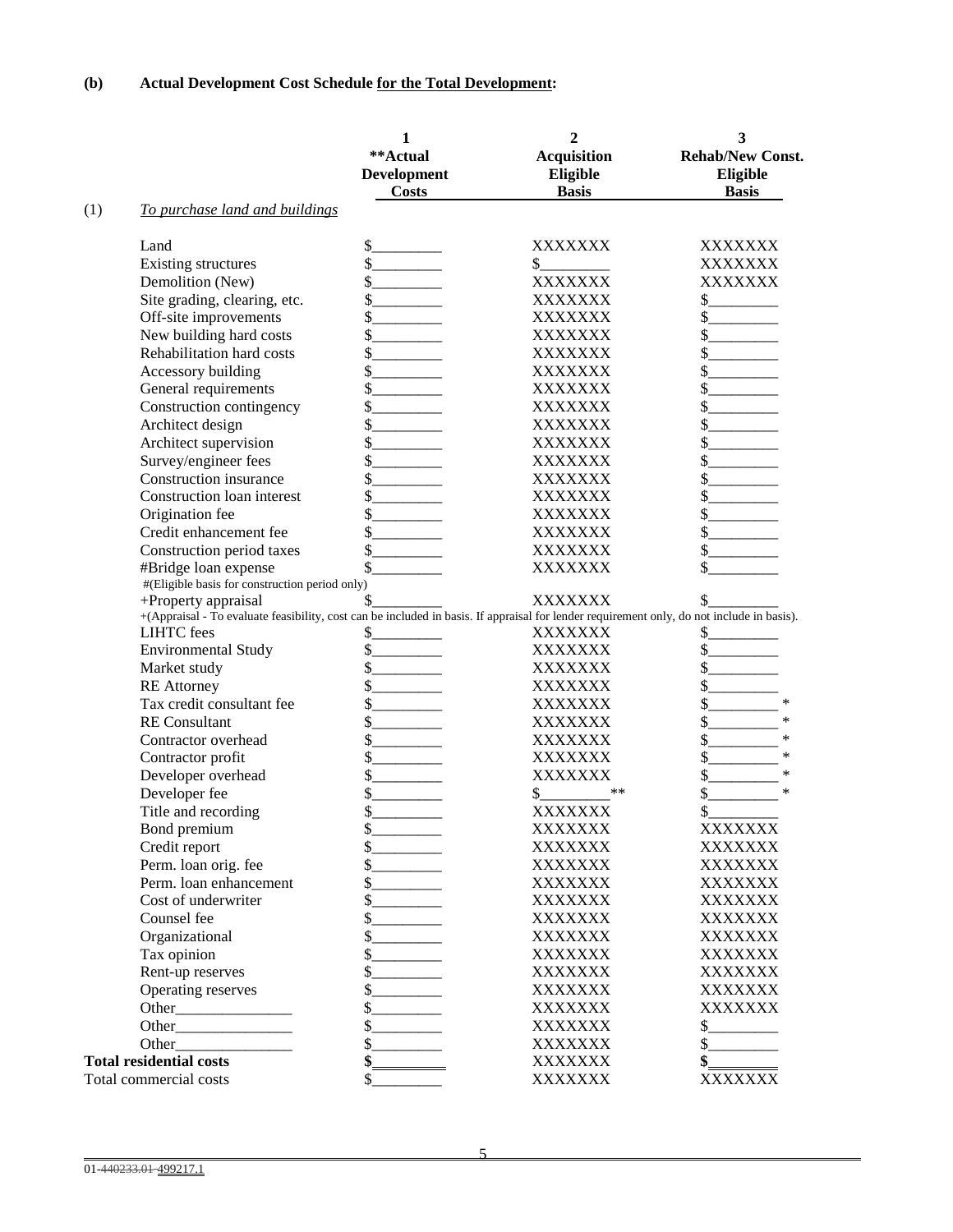|                                                                                                                                                                                                                                                      | **Actual<br><b>Development</b><br><b>Costs</b> | 2<br><b>Acquisition</b><br>Eligible<br><b>Basis</b> | 3<br><b>Rehab/New Const.</b><br>Eligible<br><b>Basis</b> |
|------------------------------------------------------------------------------------------------------------------------------------------------------------------------------------------------------------------------------------------------------|------------------------------------------------|-----------------------------------------------------|----------------------------------------------------------|
| <b>Total residential costs</b><br>(From preceding page)                                                                                                                                                                                              |                                                |                                                     |                                                          |
| <b>DEDUCT FROM BASIS:</b>                                                                                                                                                                                                                            |                                                |                                                     |                                                          |
| All grant proceeds<br>Below market rate federal loans<br>Nonqualified nonrecourse financing<br>Nonqualified portion of higher quality units (§42(d)(3) of the Code)<br>Historic credits (on residential portion only)<br><b>TOTAL ELIGIBLE BASIS</b> |                                                |                                                     |                                                          |
| High cost area adjustment (no adjustment is allowed for acquisition costs)                                                                                                                                                                           |                                                | XXXXXXX                                             | Multiply by 130%                                         |
| TOTAL ADJUSTED ELIGIBLE BASIS                                                                                                                                                                                                                        |                                                | $\sim$                                              |                                                          |
| Multiplied by the applicable fraction                                                                                                                                                                                                                |                                                | $\%$                                                | $\frac{0}{0}$                                            |
| TOTAL QUALIFIED BASIS                                                                                                                                                                                                                                |                                                |                                                     | $\mathbf{s}$                                             |
| ***Multiplied by the applicable percentage                                                                                                                                                                                                           |                                                | $\%$                                                | $\%$                                                     |
| ◆◆TOTAL LIHTC REQUESTED FOR THIS DEVELOPMENT                                                                                                                                                                                                         |                                                | $\sim$                                              | \$                                                       |

- \*\*\* The applicable percentage used should be the percentage for the month in which the building is placed in service or the elected percentage rate found in the Carryover Allocation Form or the Agreement and Election Statement.
- \*\* Column 1 should reflect all actual costs expended for each category. These costs may not necessarily be reflected in Columns 2 and 3.
- ♦♦ The amounts should agree with the aggregated totals of columns 2 and 3 from each Individual Building Cost Certification Form.

The actual amount of LIHTC for a development will be determined by NIFA. **NOTE: NIFA will determine the amount of LIHTC to be awarded to any development based upon the eligible basis and equity funding gap method.**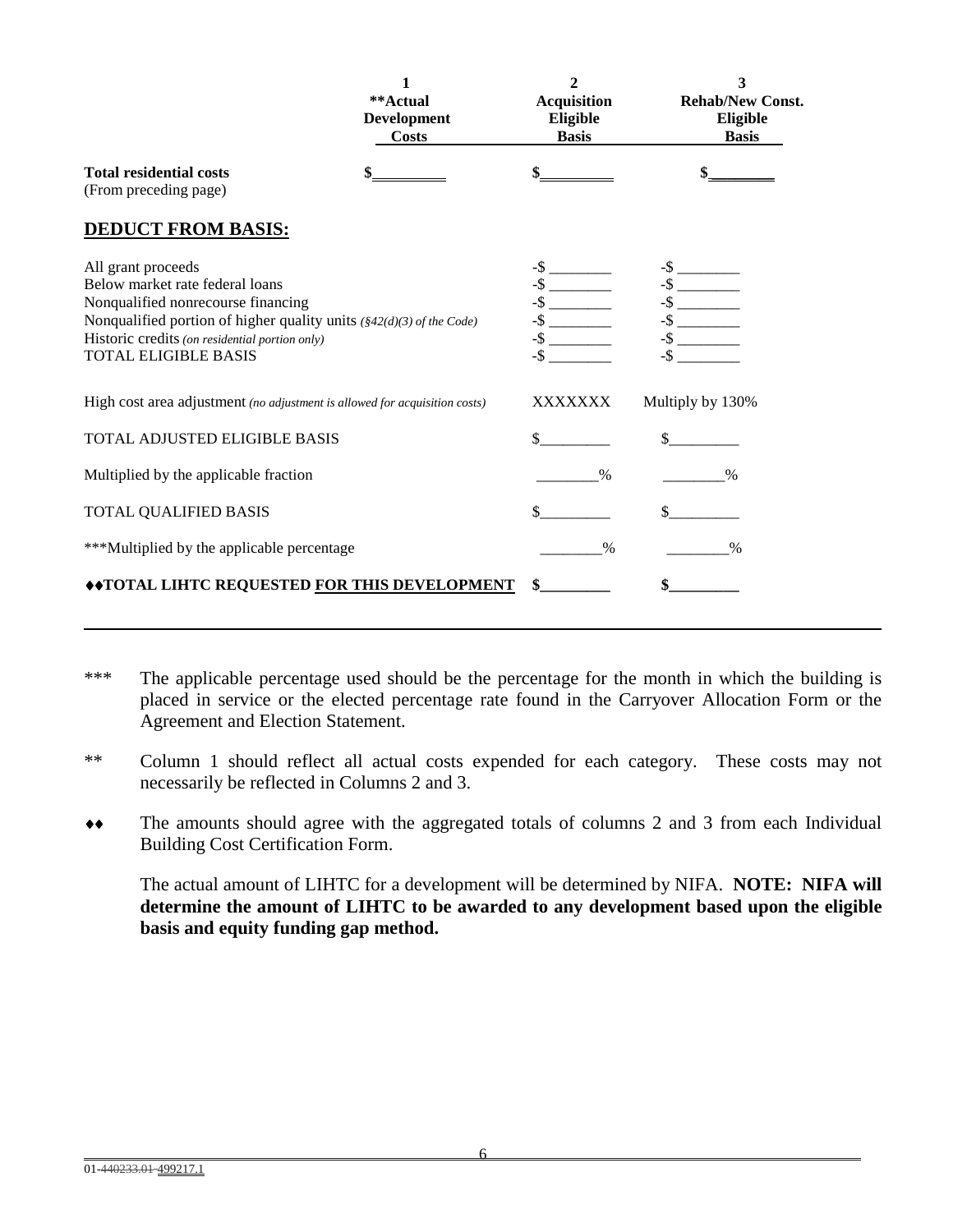\* Developer and contractor overhead and profit fees, and consultant fees, will be allowed on new construction and rehabilitation developments. For purposes of determining the amount of LIHTC awarded to a development, NIFA may limit the amount of these fees included in eligible basis to an amount not greater than **20%** of eligible basis costs, excluding such fees:

# Example: Total Eligible Basis

- Builder/Contractor Overhead
- Builder/Contractor Profit
- Developer Overhead
- Developer Fee
- Tax Credit Consultant Fee
- Real Estate Consultant Fee
- = Adjusted Eligible Basis

# x 20%

= Maximum allowable for <del>developer/contractor</del>Developer/Contractor overhead and profit fees and consultant fees

If the developer, contractor and consultant fees exceed the maximum percentage of 20%, the applicant must provide written documentation outlining the reason for the overage. Acceptance of such documentation is at NIFA's sole discretion. When an identity of interest exists between the developer and the builder/contractor, NIFA may reduce the eligible basis related to thesetotal amount of such fees whereif it deems such fees excessive. Also, applicants should be aware that NIFA may reduce the LIHTC allocation to achieve the range of 20% for these fees.

\*\*Developments receiving acquisition LIHTC will be allowed a developer fee on the acquisition cost of an existing building that is to be rehabilitated. The developer fee will be limited to 5% of the building acquisition costs excluding the cost of land and fees associated with the purchase of the land. Acquisition cost of the existing building(s) must be supported by an appraisal from an unrelated third party and a settlement statement.

# **(c) Threshold Test for Rehabilitation Cost**

To perform this test, development the number of units and square footage to be occupied by low-income households by the end of the first taxable year in which the LIHTC is to be claimed.

|    | Total number of LIHTC units in the development                                                 |  |
|----|------------------------------------------------------------------------------------------------|--|
| 2. | Total square footage of LIHTC units                                                            |  |
| 3. | Unit fraction: Line $1 \div$ total number of units<br>in the development                       |  |
| 4. | Square footage fraction: Line $2 \div$ total net rentable square footage<br>in the development |  |
| 5. | Applicable fraction (lesser of Line 3 or 4)                                                    |  |
| 6. | Eligible basis for rehab LIHTC $\times$ Line 5                                                 |  |
|    |                                                                                                |  |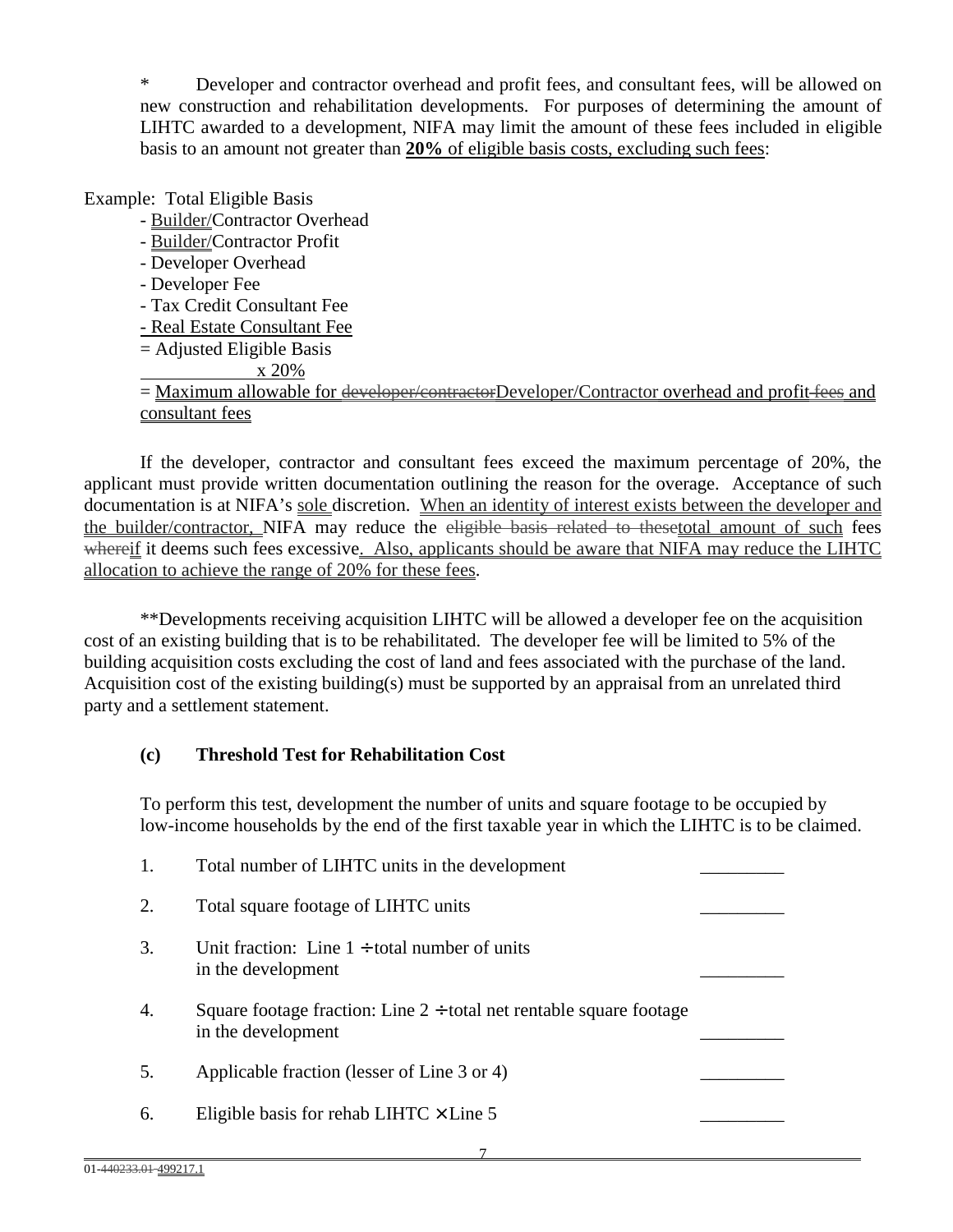7. Threshold test for rehab LIHTC: Line  $6 \div$  Line 1  *(This amount must equal or exceed \$5,000.)*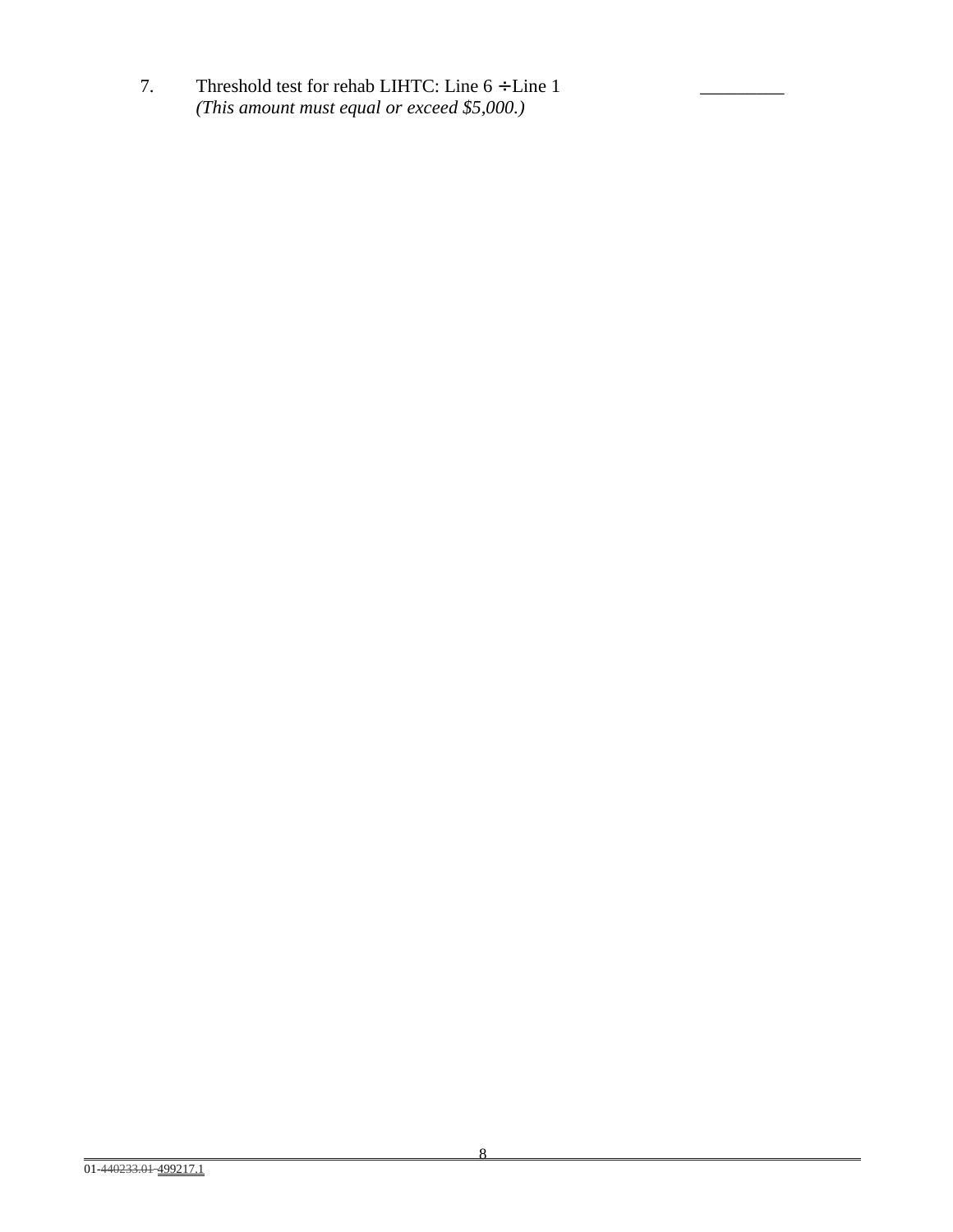Under the penalty of perjury, no information contained within Section 1.3 of this Cost Certification Procedures Manual for the development is in any way false or incorrect, and the information contained within those pages is truly descriptive of the development or property for which the LIHTC are being applied. I further realize that I may be asked to provide further information, detailed accounting records, documents and receipts at the request of NIFA to facilitate the issuance of IRS Form 8609(s).

\_\_\_\_\_\_\_\_\_\_\_\_\_\_\_\_\_\_\_\_\_\_\_\_\_\_\_\_\_\_\_\_\_\_\_\_\_\_\_\_\_\_\_\_\_\_\_\_\_\_\_\_\_ \_\_\_\_\_\_\_\_\_\_\_\_\_\_\_\_\_\_\_\_\_

Signature of Development Owner Date

Development's Federal Tax I.D. Number

\_\_\_\_\_\_\_\_\_\_\_\_\_\_\_\_\_\_\_\_\_\_\_\_\_\_\_\_\_\_\_\_\_\_\_\_\_\_\_\_\_\_\_\_\_\_\_\_\_\_\_\_\_\_\_

\_\_\_\_\_\_\_\_\_\_\_\_\_\_\_\_\_\_\_\_\_\_\_\_\_\_\_\_\_\_\_\_\_\_\_\_\_\_\_\_\_\_\_\_\_\_\_\_\_\_\_\_\_

STATE OF COUNTY OF\_\_\_\_\_\_\_\_\_\_\_\_\_\_\_\_

I, the undersigned, a Notary Public in and for said county, in said state, hereby certify that whose name is signed to the foregoing conveyance, acknowledged before me on this date, being informed of such document, he/she as officer and with full authority, executed said conveyance voluntarily on the day the same bears date. Given under my hand and official seal this day of the contract of the contract of the contract of the contract of the contract of the contract of the contract of the contract of the contract of the contract of the contract of the contract of

Notary Public Commission expires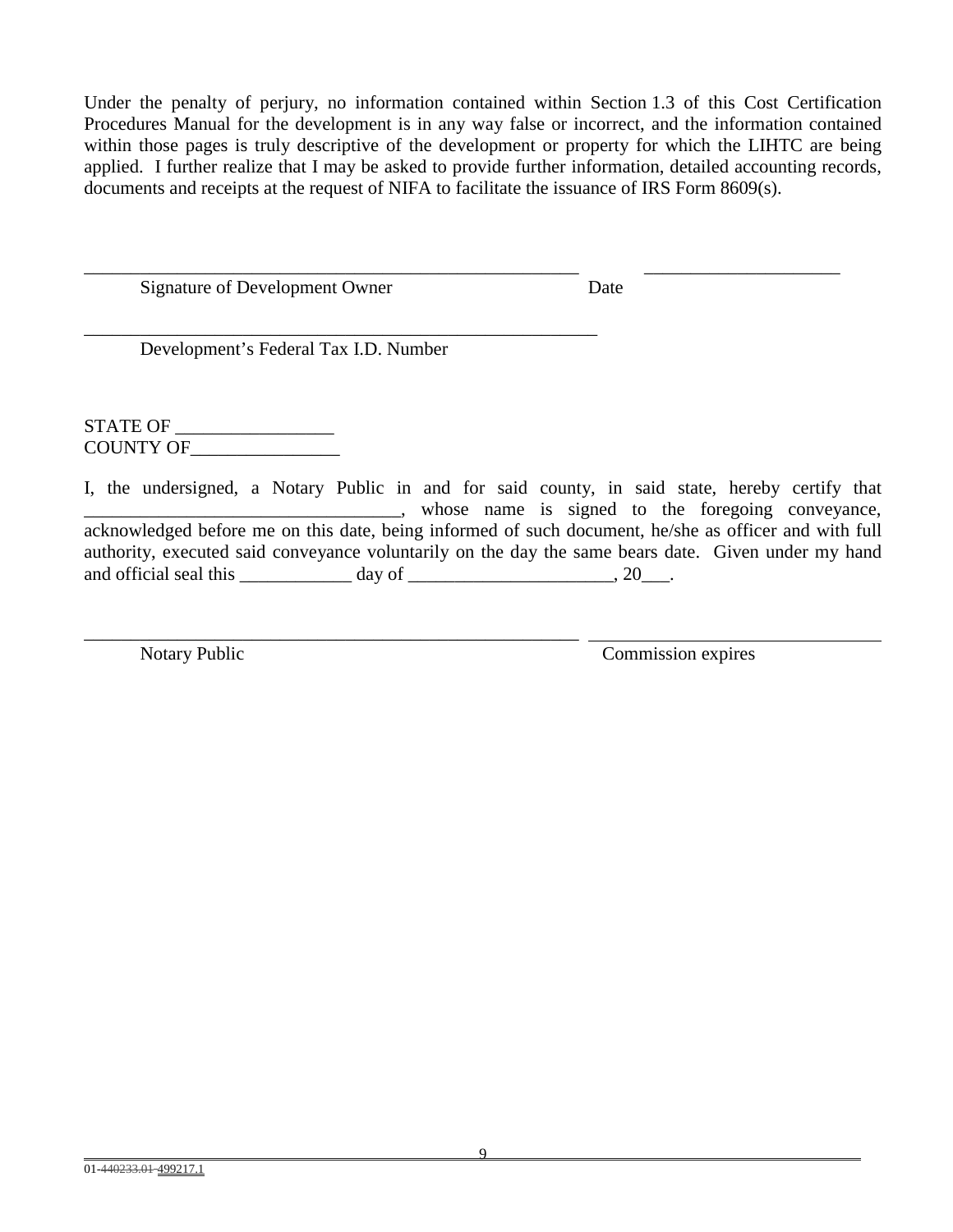# **SECTION 1.3(a) INDIVIDUAL BUILDING COST CERTIFICATION FORM**

| Development Name: Name:<br>City: |  | State: <u>____</u> Zip: _________ Telephone number: __________ |  |
|----------------------------------|--|----------------------------------------------------------------|--|

## **(a) Building and Rental Description:**

For purposes of the following, establish the number and floor space of the LIHTC units for this building by projecting the greatest number of rental residential units and the greatest amount of floor space to be occupied by low-income households.

#### **LIHTC Units:**

| Type of<br>Unit | Number of<br>Units | Size of Unit<br>in Sq. Ft. | Total<br>Square Ft. | <b>Gross Tenant</b><br>Paid Rent | Utility<br>Allowance | Net Tenant<br>Paid Rent |
|-----------------|--------------------|----------------------------|---------------------|----------------------------------|----------------------|-------------------------|
|                 |                    |                            |                     |                                  |                      |                         |
| Efficiency      |                    |                            |                     |                                  |                      |                         |
|                 |                    |                            |                     |                                  |                      |                         |
| 1 - Bedroom     |                    |                            |                     |                                  |                      |                         |
| $2 - Bedroom$   |                    |                            |                     |                                  |                      |                         |
| $3 - Bedroom$   |                    |                            |                     |                                  |                      |                         |
| $4 - Bedroom$   |                    |                            |                     |                                  |                      |                         |

#### **Market Rate Residential Units:**

| Type of<br>Unit | Number of<br>Units | Size of Unit<br>in Sq. Ft. | Total<br>Square Ft. | <b>Gross Tenant</b><br>Paid Rent | Utility<br>Allowance | Net Tenant<br>Paid Rent |
|-----------------|--------------------|----------------------------|---------------------|----------------------------------|----------------------|-------------------------|
|                 |                    |                            |                     |                                  |                      |                         |
| Efficiency      |                    |                            |                     |                                  |                      |                         |
|                 |                    |                            |                     |                                  |                      |                         |
| $1 - Bedroom$   |                    |                            |                     |                                  |                      |                         |
| $2 - Bedroom$   |                    |                            |                     |                                  |                      |                         |
| $3 - Bedroom$   |                    |                            |                     |                                  |                      |                         |
| $4 - Bedroom$   |                    |                            |                     |                                  |                      |                         |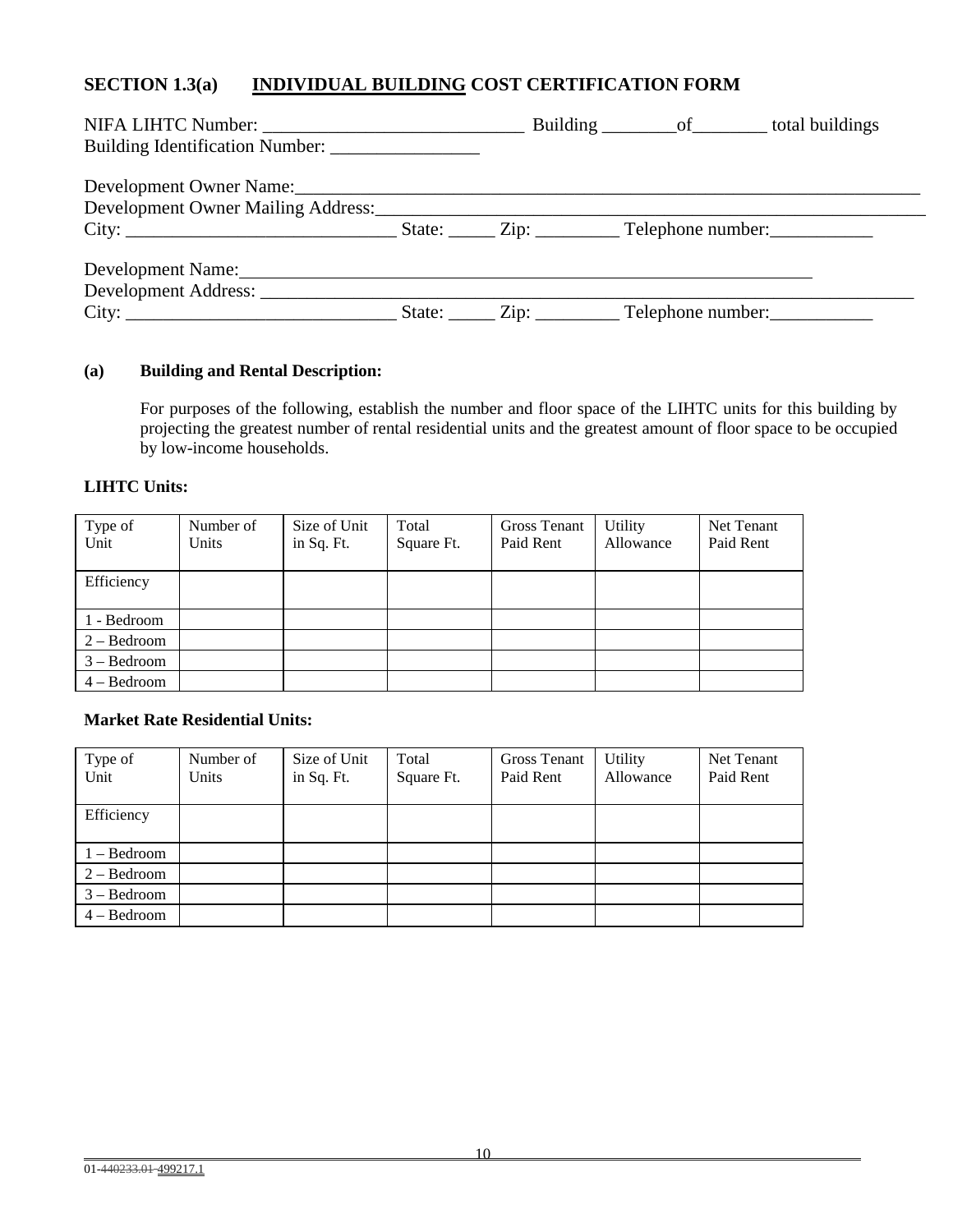# **(b) Actual Development Cost Schedule for this building:**

|     |                                                                                                                                                                                                                                     | 1<br>**Actual<br>Development | 2<br><b>Acquisition</b><br>Eligible | 3<br><b>Rehab/New Const.</b><br>Eligible |
|-----|-------------------------------------------------------------------------------------------------------------------------------------------------------------------------------------------------------------------------------------|------------------------------|-------------------------------------|------------------------------------------|
| (1) | To purchase land and buildings                                                                                                                                                                                                      | <b>Costs</b>                 | <b>Basis</b>                        | <b>Basis</b>                             |
|     |                                                                                                                                                                                                                                     |                              |                                     |                                          |
|     | Land                                                                                                                                                                                                                                | \$                           | XXXXXXX                             | XXXXXXX                                  |
|     | Existing structures                                                                                                                                                                                                                 |                              | \$_                                 | XXXXXXX                                  |
|     | Demolition (New)                                                                                                                                                                                                                    | \$                           | <b>XXXXXXX</b>                      | <b>XXXXXXX</b>                           |
|     | Site grading, clearing, etc.                                                                                                                                                                                                        | \$                           | XXXXXXX                             | \$.                                      |
|     | Off-site improvements                                                                                                                                                                                                               | \$                           | XXXXXXX                             | \$                                       |
|     | New building hard costs                                                                                                                                                                                                             | \$                           | XXXXXXX                             | \$                                       |
|     | Rehabilitation hard costs                                                                                                                                                                                                           | \$                           | XXXXXXX                             | \$                                       |
|     | Accessory building                                                                                                                                                                                                                  | \$                           | XXXXXXX                             | \$                                       |
|     | General requirements                                                                                                                                                                                                                | \$                           | XXXXXXX                             | \$                                       |
|     | Construction contingency                                                                                                                                                                                                            | \$                           | XXXXXXX                             | \$                                       |
|     | Architect design                                                                                                                                                                                                                    | \$                           | XXXXXXX                             | \$                                       |
|     | Architect supervision                                                                                                                                                                                                               | \$                           | XXXXXXX                             | \$                                       |
|     | Survey/engineer fees                                                                                                                                                                                                                | \$                           | XXXXXXX                             | \$                                       |
|     | Construction insurance                                                                                                                                                                                                              | \$                           | XXXXXXX                             | \$                                       |
|     | Construction loan interest                                                                                                                                                                                                          | \$                           | XXXXXXX                             | \$                                       |
|     | Origination fee                                                                                                                                                                                                                     | \$                           | XXXXXXX                             | \$                                       |
|     | Credit enhancement fee                                                                                                                                                                                                              | \$                           | XXXXXXX                             | \$                                       |
|     |                                                                                                                                                                                                                                     | \$                           |                                     | \$                                       |
|     | Construction period taxes                                                                                                                                                                                                           |                              | XXXXXXX                             |                                          |
|     | #Bridge loan expense<br>#(Eligible basis for construction period only)                                                                                                                                                              |                              | XXXXXXX                             | \$                                       |
|     | +Property appraisal                                                                                                                                                                                                                 | \$                           | XXXXXXX                             | \$                                       |
|     | + (Appraisal - To evaluate feasibility, cost can be included in basis. If appraisal for lender requirement only, do not include in basis)                                                                                           |                              |                                     |                                          |
|     | <b>LIHTC</b> fees                                                                                                                                                                                                                   | \$                           | XXXXXXX                             | \$                                       |
|     | Environmental study                                                                                                                                                                                                                 | \$                           | XXXXXXX                             | \$                                       |
|     | Market study                                                                                                                                                                                                                        | \$                           | XXXXXXX                             | \$                                       |
|     | <b>RE</b> Attorney                                                                                                                                                                                                                  | \$                           | XXXXXXX                             | \$                                       |
|     | Tax credit consultant fee                                                                                                                                                                                                           | \$                           | XXXXXXX                             | $*$ \$                                   |
|     | <b>RE</b> Consultant                                                                                                                                                                                                                | \$                           | XXXXXXX                             | $*$ \$                                   |
|     | Contractor overhead                                                                                                                                                                                                                 |                              |                                     | $*$ \$                                   |
|     |                                                                                                                                                                                                                                     | \$                           | XXXXXXX                             |                                          |
|     | Contractor profit                                                                                                                                                                                                                   | \$                           | XXXXXXX                             | $*$ \$                                   |
|     | Developer overhead                                                                                                                                                                                                                  | \$                           | XXXXXXX                             | $*$ \$                                   |
|     | Developer fee                                                                                                                                                                                                                       | \$                           | **\$                                | $*$ \$                                   |
|     | Title and recording                                                                                                                                                                                                                 | \$                           | XXXXXXX                             | \$                                       |
|     | Bond premium                                                                                                                                                                                                                        | \$                           | XXXXXXX                             | XXXXXXX                                  |
|     | Credit report                                                                                                                                                                                                                       | \$                           | XXXXXXX                             | XXXXXXX                                  |
|     | Perm. loan orig. fee                                                                                                                                                                                                                | \$                           | XXXXXXX                             | <b>XXXXXXX</b>                           |
|     | Perm. loan enhancement                                                                                                                                                                                                              | \$                           | XXXXXXX                             | <b>XXXXXXX</b>                           |
|     | Cost of underwriter                                                                                                                                                                                                                 | \$                           | XXXXXXX                             | <b>XXXXXXX</b>                           |
|     | Counsel fee                                                                                                                                                                                                                         | \$                           | XXXXXXX                             | <b>XXXXXXX</b>                           |
|     | Organizational                                                                                                                                                                                                                      | \$                           | XXXXXXX                             | <b>XXXXXXX</b>                           |
|     | Tax opinion                                                                                                                                                                                                                         | \$                           | XXXXXXX                             | XXXXXXX                                  |
|     | Rent-up reserves                                                                                                                                                                                                                    | \$<br>and the control of     | XXXXXXX                             | <b>XXXXXXX</b>                           |
|     | Operating reserves                                                                                                                                                                                                                  | \$                           | XXXXXXX                             | XXXXXXX                                  |
|     |                                                                                                                                                                                                                                     | \$                           | XXXXXXX                             | <b>XXXXXXX</b>                           |
|     |                                                                                                                                                                                                                                     | \$                           | <b>XXXXXXX</b>                      | \$                                       |
|     | <b>Other</b> control of the control of the control of the control of the control of the control of the control of the control of the control of the control of the control of the control of the control of the control of the cont |                              | XXXXXXX                             | \$                                       |
|     | <b>Total residential costs</b>                                                                                                                                                                                                      |                              | XXXXXXX                             | \$_                                      |
|     |                                                                                                                                                                                                                                     |                              |                                     | XXXXXXX                                  |
|     | Total commercial costs                                                                                                                                                                                                              | \$                           | XXXXXXX                             |                                          |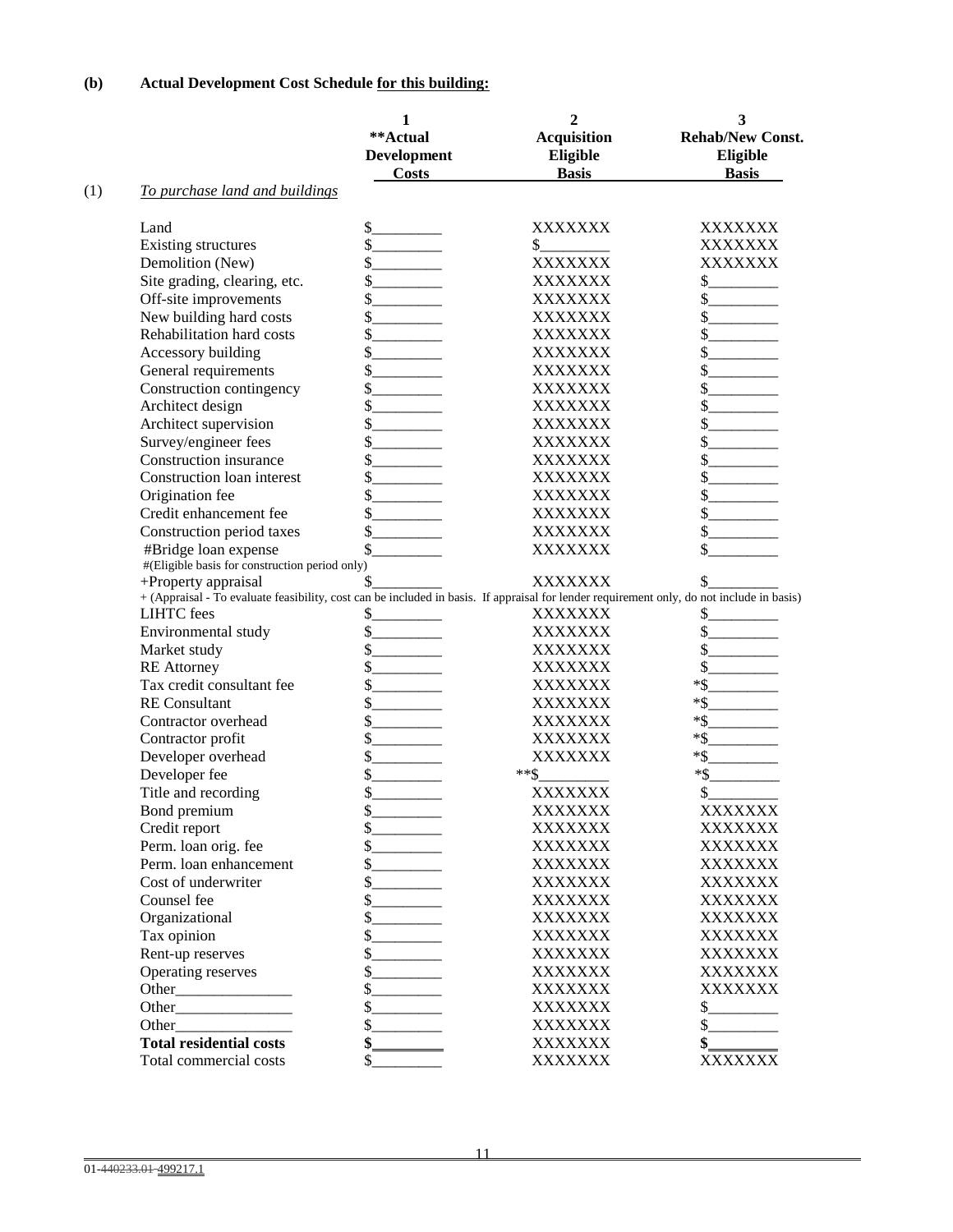|                                                                                                                                                                                                                                                                | **Actual<br>Development<br><b>Costs</b> | $\mathbf{2}$<br><b>Acquisition</b><br>Eligible<br><b>Basis</b> | 3<br><b>Rehab/New Const.</b><br>Eligible<br><b>Basis</b> |
|----------------------------------------------------------------------------------------------------------------------------------------------------------------------------------------------------------------------------------------------------------------|-----------------------------------------|----------------------------------------------------------------|----------------------------------------------------------|
| <b>Total residential costs</b><br>(From preceding page)                                                                                                                                                                                                        |                                         |                                                                |                                                          |
| <b>DEDUCT FROM BASIS:</b>                                                                                                                                                                                                                                      |                                         |                                                                |                                                          |
| All grant proceeds<br>Below market rate federal loans<br>Nonqualified nonrecourse financing<br>Nonqualified portion of higher quality units $(\frac{8}{2}(d)(3)$ of the Code)<br>Historic credits (on residential portion only)<br><b>TOTAL ELIGIBLE BASIS</b> |                                         | $-$ \$<br>-\$                                                  | $-$ \$                                                   |
| High cost area adjustment (no adjustment is allowed for acquisition costs)                                                                                                                                                                                     |                                         | XXXXXXXX                                                       | multiply by 130%                                         |
| TOTAL ADJUSTED ELIGIBLE BASIS                                                                                                                                                                                                                                  |                                         | \$                                                             |                                                          |
| Multiplied by the applicable fraction                                                                                                                                                                                                                          |                                         | $\%$                                                           | $\frac{0}{0}$                                            |
| TOTAL QUALIFIED BASIS                                                                                                                                                                                                                                          |                                         | \$                                                             | \$                                                       |
| ***Multiplied by the applicable percentage                                                                                                                                                                                                                     |                                         | $\frac{0}{0}$                                                  | $\%$                                                     |
| ◆ ◆ TOTAL LIHTC REQUESTED FOR THIS BUILDING                                                                                                                                                                                                                    |                                         | \$                                                             |                                                          |

\*\*\* The applicable percentage used should be the percentage for the month in which the building is placed in service or the elected percentage rate found in the Carryover Allocation Form or the Agreement and Election Statement.

- \*\* Column 1 should reflect all actual costs expended for each category. These costs may not necessarily be reflected in Columns 2 and 3.
- ♦♦ The actual amount of LIHTC for a development will be determined by NIFA. **NOTE: NIFA will determine the amount of LIHTC to be awarded to any development based upon the eligible basis and equity funding gap method.**
- \* Developer and contractor overhead and profit fees, and consultant fees, will be allowed on both new construction and rehabilitation developments. For purposes of determining the amount of LIHTC awarded to a development, NIFA may limit the amount of these fees included in eligible basis to an amount not greater than **20%** of eligible basis costs, excluding such fees: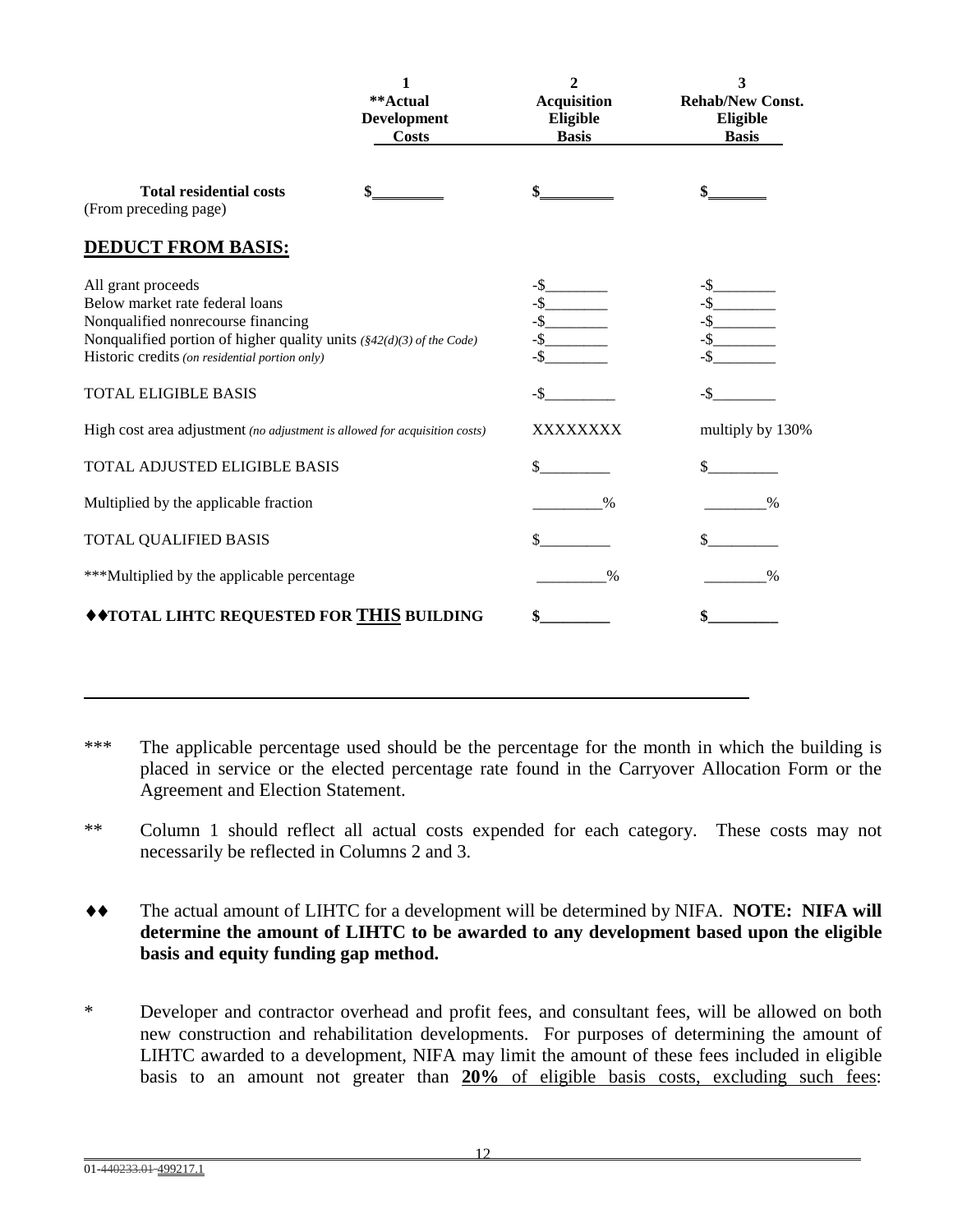Example: Total Eligible Basis

- Contractor Overhead
- Contractor Profit
- Developer Overhead
- Developer Fee
- Tax Credit Consultant Fee
- Real Estate Consultant Fee
- $=$  Adjusted Eligible Basis
- x 20%
- = Maximum allowable for developer, contractor overhead and profit fees and consultant fees

If the developer, contractor and consultant fees exceed the maximum percentage of 20%, the applicant must provide written documentation outlining the reason for the increase. Acceptance of such documentation is at NIFA's discretion. NIFA may reduce the eligible basis related to these fees where it deems such fees excessive. Acquisition costs of existing structure(s) must be supported by an Appraisal fro an unrelated third party and settlement statement.

\*\*A developer fee will be allowed on the acquisition cost of an existing building that is to be rehabilitated. The developer fee will be limited to 5% of the building acquisition cost, excluding the cost of the land and fees associated with the purchase of the land. Acquisition cost of the existing building(s) must be supported by an appraisal from an unrelated third party and a settlement statement.

#### **(c) Threshold Test for Rehabilitation Cost**

In order to perform this test, project the number of units and square footage to be occupied by low-income individuals by the end of the first taxable year in which the credit is claimed.

| 1. | Total number of LIHTC units in the development                                                      |  |
|----|-----------------------------------------------------------------------------------------------------|--|
| 2. | Total square footage of LIHTC units                                                                 |  |
| 3. | Unit fraction: Line $1 \div$ total number of units in the development                               |  |
| 4. | Square footage fraction: Line $2 \div$ total net rentable square footage<br>in the development      |  |
| 5. | Applicable fraction (lesser of Line 3 or 4)                                                         |  |
| 6. | Eligible basis for rehab LIHTC $\times$ Line 5                                                      |  |
| 7. | Threshold test for rehab LIHTC: Line $6 \div$ Line 1<br>(This amount must equal or exceed \$5,000.) |  |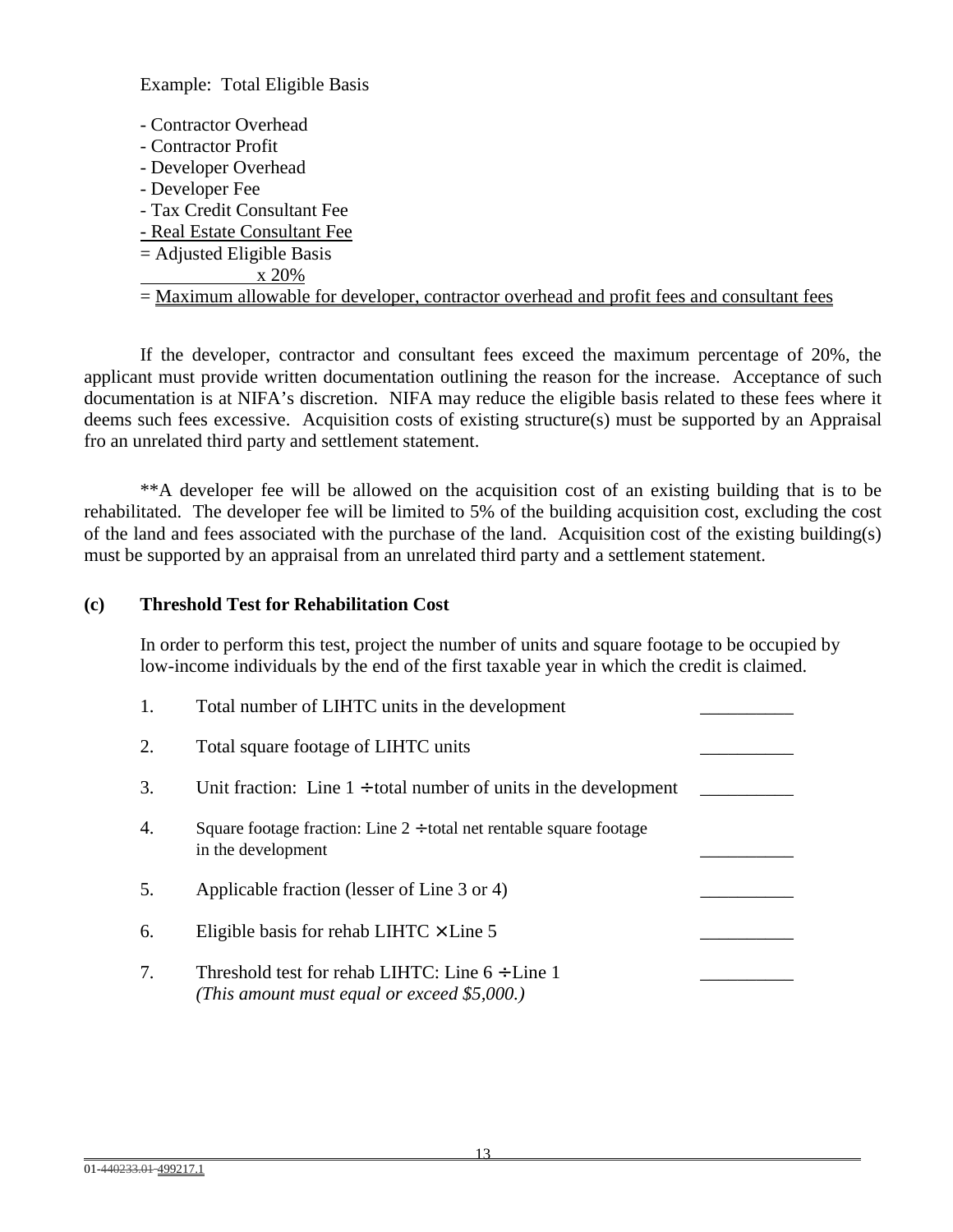Under the penalty of perjury, no information contained within Section 1.3(a) of this Cost Certification Procedures Manual for each building is in any way false or incorrect, and the information contained within those pages are truly descriptive of the development or property for which the Low Income Housing Tax Credits are being applied. I further realize that I may be asked to provide further information, detailed accounting records, documents, and receipts at the request of NIFA to facilitate the issuance of IRS Form 8609(s).

\_\_\_\_\_\_\_\_\_\_\_\_\_\_\_\_\_\_\_\_\_\_\_\_\_\_\_\_\_\_\_\_\_\_\_\_\_\_\_\_\_\_\_\_\_\_\_\_\_\_\_\_\_ \_\_\_\_\_\_\_\_\_\_\_\_\_\_\_\_\_\_\_\_\_

Signature of Development Owner Date

\_\_\_\_\_\_\_\_\_\_\_\_\_\_\_\_\_\_\_\_\_\_\_\_\_\_\_\_\_\_\_\_\_\_\_\_\_\_\_\_\_\_\_\_\_\_\_\_\_\_\_\_\_\_\_ Development's Federal Tax I.D. Number

\_\_\_\_\_\_\_\_\_\_\_\_\_\_\_\_\_\_\_\_\_\_\_\_\_\_\_\_\_\_\_\_\_\_\_\_\_\_\_\_\_\_\_\_\_\_\_\_\_\_\_\_\_

STATE OF \_\_\_\_\_\_\_\_\_\_\_\_\_\_\_\_\_ COUNTY OF\_

I, the undersigned, a Notary Public in and for said county, in said state, hereby certify that \_\_\_\_\_\_\_\_\_\_\_\_\_\_\_\_\_\_\_\_\_\_\_\_\_\_\_\_\_\_\_\_\_\_, whose name is signed to the foregoing conveyance, acknowledged before me on this date, being informed of such document, he/she as officer and with full authority, executed said conveyance voluntarily on the day the same bears date. Given under my hand and official seal this day of the contract of the contract of the contract of the contract of the contract of the contract of the contract of the contract of the contract of the contract of the contract of the contract of

Notary Public Commission expires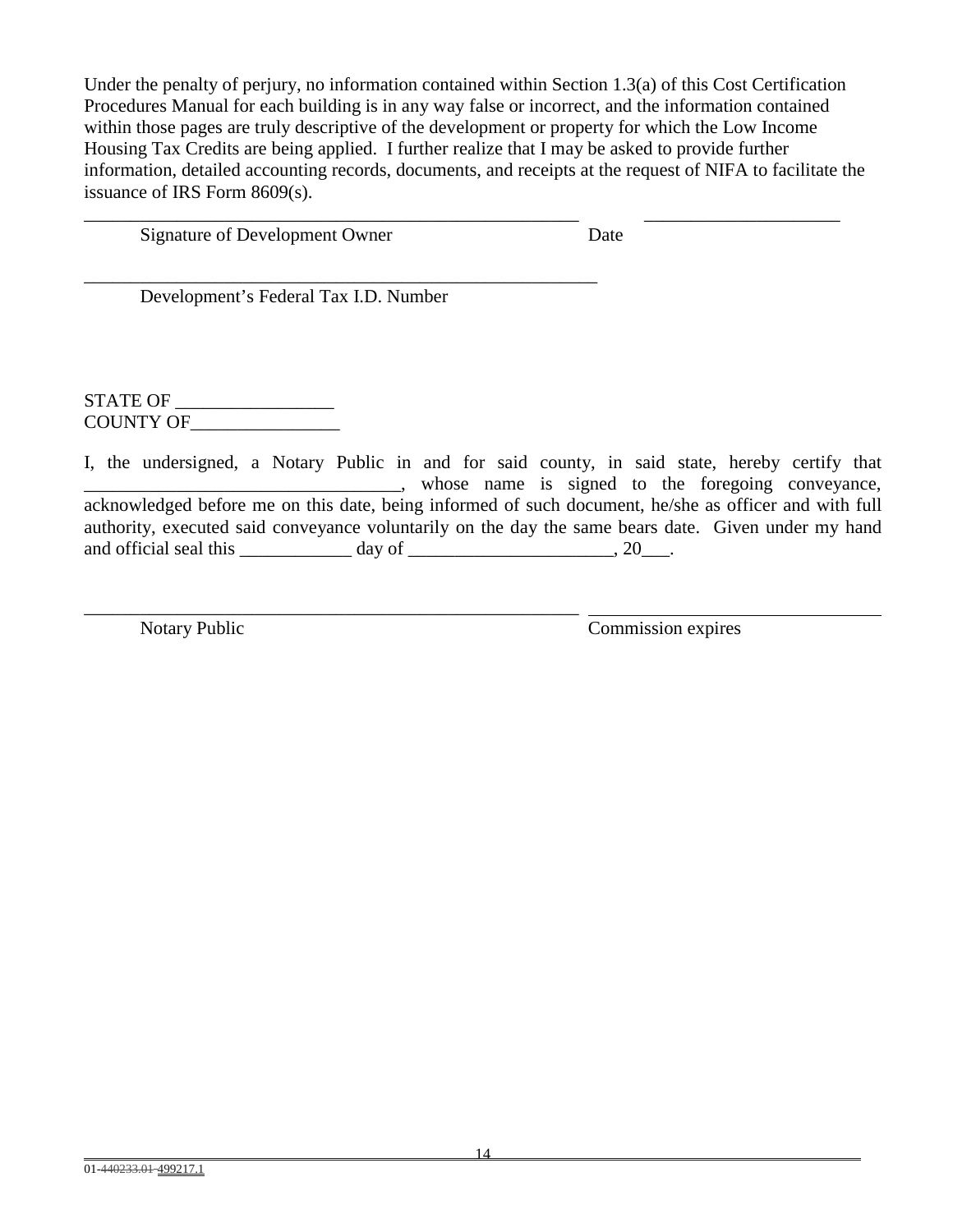## **SECTION 1.4 PLACED-IN-SERVICE ACKNOWLEDGMENT**

| NIFA LIHTC Number:   |                               | Building ___________ of ___________ total buildings |  |
|----------------------|-------------------------------|-----------------------------------------------------|--|
|                      |                               |                                                     |  |
| Development Address: |                               |                                                     |  |
| City:                | State: $\angle$ Zip: $\angle$ | $\Gamma$ Telephone No:                              |  |

I (we) \_\_\_\_\_\_\_\_\_\_\_\_\_\_\_\_\_\_\_\_\_\_\_\_\_\_\_\_\_\_\_\_\_\_\_\_\_\_\_\_\_\_\_\_\_, hereinafter known as the "Development Owner," hereby certify that all units in the above-referenced building are completed, ready and suitable for occupancy. I (we) hereby certify that I (we) have read and understand Sections  $42(e)(3)$  and  $42(e)(4)$ of the Internal Revenue Code and that the costs claimed for LIHTC attributable to this building are true and accurate.

I (we) understand that NIFA may request additional documentation to complete final processing of the above-referenced development. I (we) hereby certify that I (we) have read, understand and agree to abide by the Internal Revenue Code, the rules of NIFA, the Cost Certification Procedures Manual and the compliance and monitoring requirements set forth in the Compliance Reference Guide.

## **I (we) certify that the date, which this building is to be considered, placed in service is:**

| Signature of Development Owner            | Date                                                                                                                 |
|-------------------------------------------|----------------------------------------------------------------------------------------------------------------------|
|                                           |                                                                                                                      |
|                                           |                                                                                                                      |
|                                           |                                                                                                                      |
|                                           |                                                                                                                      |
|                                           |                                                                                                                      |
|                                           |                                                                                                                      |
|                                           |                                                                                                                      |
|                                           |                                                                                                                      |
|                                           |                                                                                                                      |
|                                           |                                                                                                                      |
|                                           |                                                                                                                      |
|                                           |                                                                                                                      |
| Management Agent Name/Contact Person Name |                                                                                                                      |
|                                           |                                                                                                                      |
|                                           |                                                                                                                      |
|                                           | <u> 1980 - Jan James James Jan James James Jan James James Jan James James Jan James James Jan James James James</u> |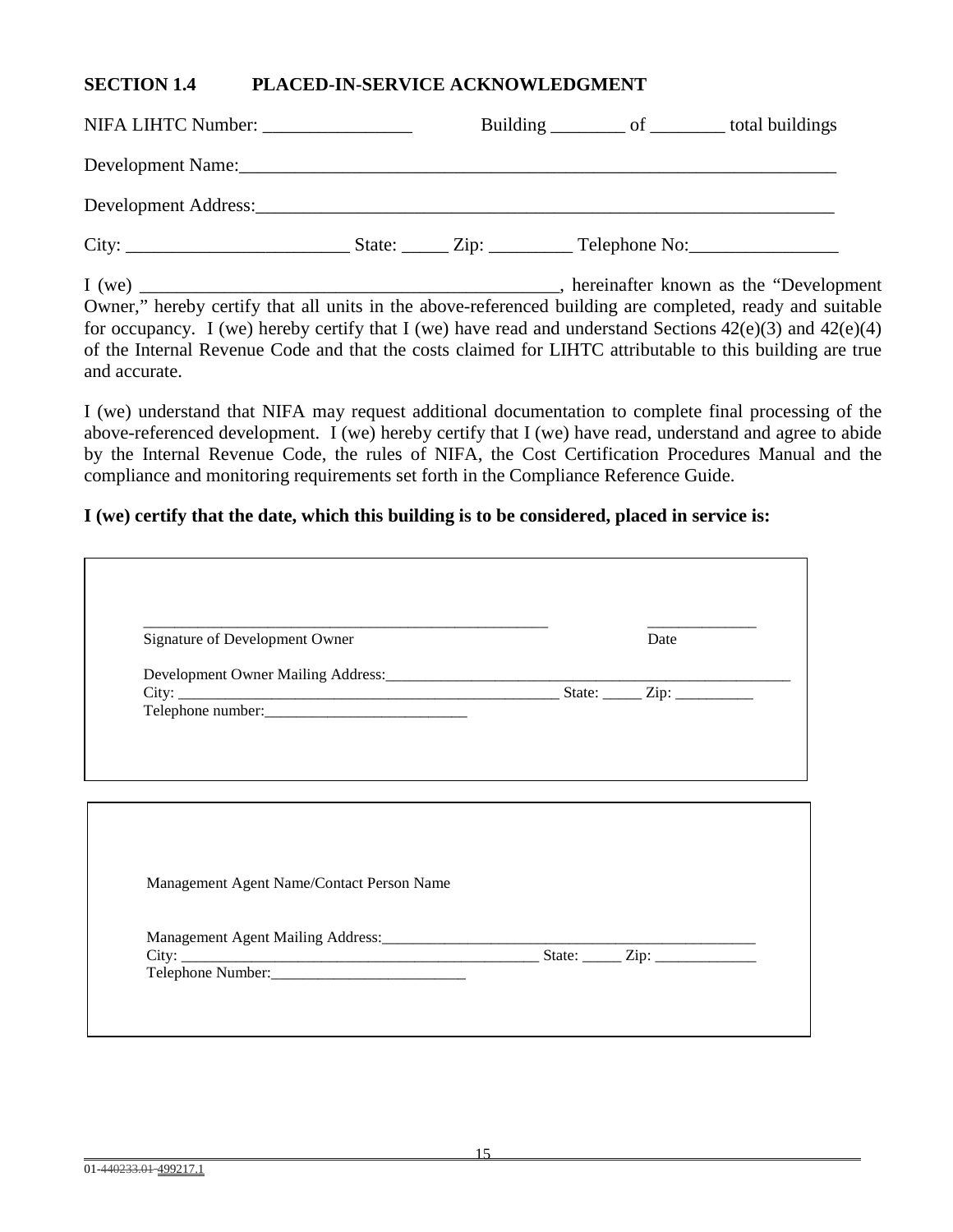# **SECTION 1.5 INDEPENDENT AUDITORS' REPORT ON APPLYING AGREED-UPON PROCEDURES**

#### A. **General Instructions**

All requested information must be prepared in the format provided below. Submission of this report in any other format or without all requested items will not be reviewed by NIFA. If any question is not applicable, mark "N/A," and, if necessary, provide an explanation. The letter should be on the auditor's letterhead with an original signature.

## B. **Required Format**

| To: | Nebraska Investment Finance Authority ("NIFA") |
|-----|------------------------------------------------|
|     | Suite 200                                      |
|     | 1230 O Street                                  |
|     | Lincoln, NE 68508-1402                         |
|     | Attn: Low Income Housing Tax Credit Division   |
|     |                                                |

| RE: | Low Income Housing Tax Credit Allocation Request |
|-----|--------------------------------------------------|
|     | Name of Development                              |
|     | NIFA LIHTC#                                      |
|     | Development Owner Name                           |

To Whom It May Concern:

We have audited the costs included in the accompanying NIFA Final Cost Certification (the "Final Cost Certification") of XXXX (the "Owner") for XXXX (the "Development") as of XXXX XX, 20\_. The Final Cost Certification is the responsibility of the Owner and the Owner's management. Our responsibility is to express an opinion on the Final Cost Certification based on our audit.

We conducted our audit in accordance with generally accepted auditing standards. Those standards require that we plan and perform the audit to obtain reasonable assurance about whether the Final Cost Certification is free of material misstatement. An audit includes examining, on a test basis, evidence supporting the amounts and disclosures in the Final Cost Certification. An audit also includes assessing the accounting principles used and significant estimates made by management, as well as evaluating the overall Final Cost Certification presentation. We believe that our audit provides a reasonable basis for our opinion.

The accompanying Final Cost Certification was prepared in conformity with the accounting practices prescribed by the Internal Revenue Service, under the accrual method of accounting, and in conformity with the format and qualified allocation plan rules set by NIFA, which is a comprehensive basis of accounting other than generally accepted accounting principles. Also, we have reviewed technical advice memorandum 200043015, 200043016, 200043017, 200044004 and 200044005 recently released by the Internal Revenue Service, which addressed the inclusion ineligible basis of certain costs.

In our opinion the Final Cost Certification presents fairly, in all material respects, the actual costs of \$XXXX and eligible basis of \$XXXX of the Owner for the Development as of XXXX XX, 20 \_ on the basis of accounting described above.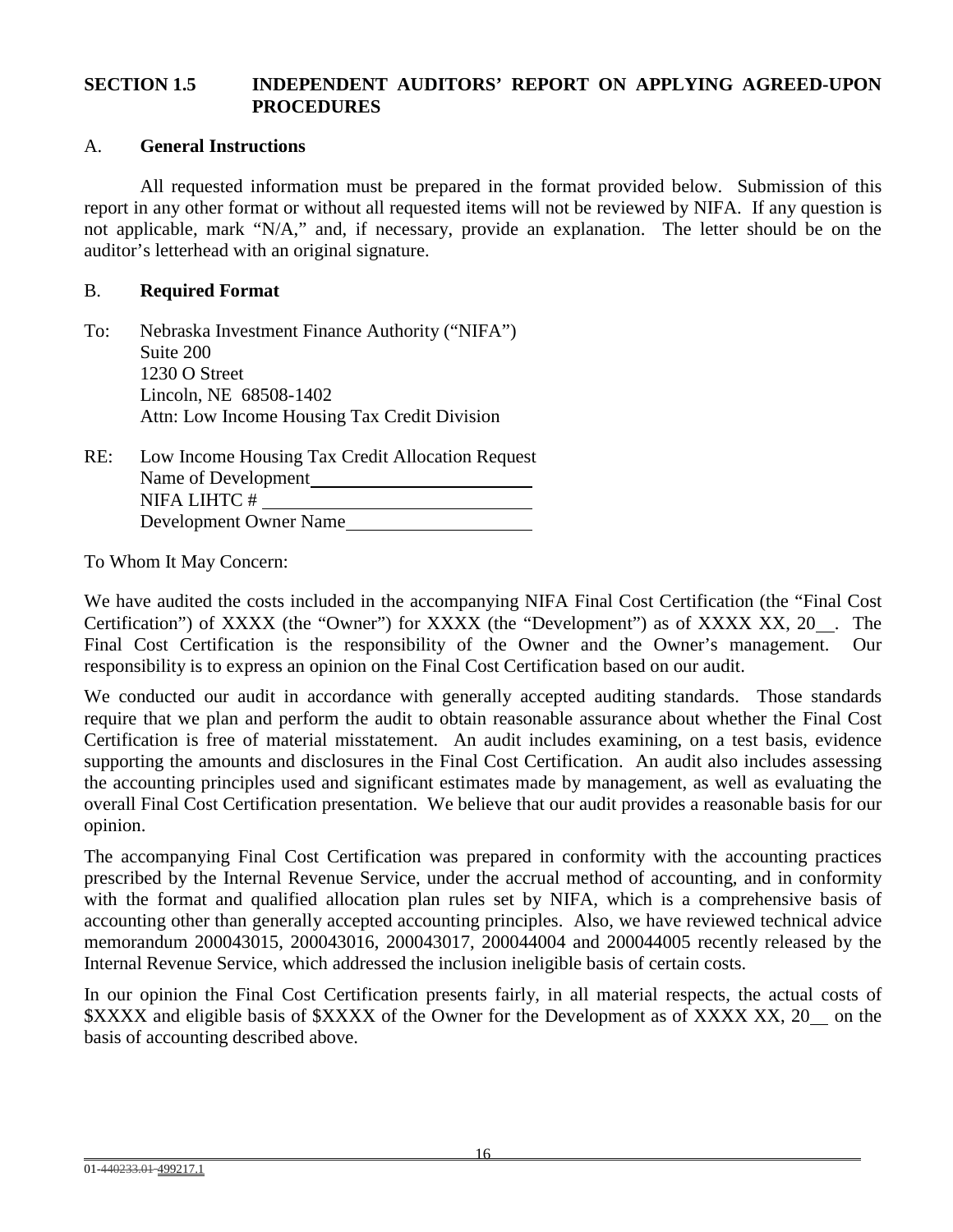This report is intended solely for the information and use of the Owner and the Owner's management and for filing with NIFA and should not be used for any other purpose.

We have no financial interest in the Development other than in the practice of our profession.

\_\_\_\_\_\_\_\_\_\_\_\_\_\_\_\_\_\_\_\_\_\_\_\_\_\_\_\_\_\_\_\_\_\_\_\_\_\_\_\_\_\_\_ \_\_\_\_\_\_\_\_\_\_\_\_\_\_\_\_\_\_\_\_\_\_\_\_\_\_\_\_\_\_\_

City, State XXXX XX, 20\_\_

Signature of Principal of Firm Title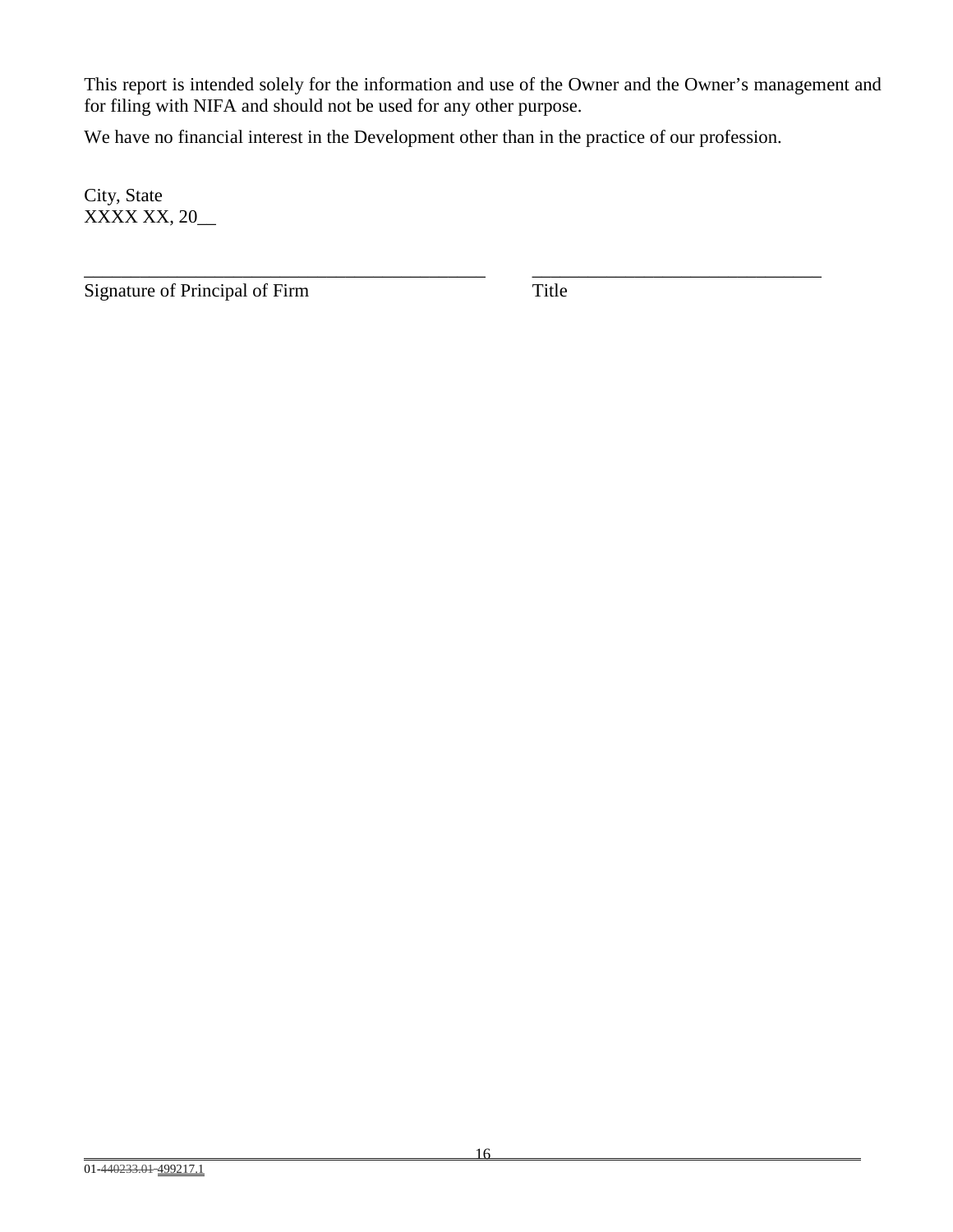# **SECTION 1.6 CONTRACTOR'S CERTIFICATE**

# **CONTRACTOR'S CERTIFICATE**

The undersigned has served as the general contractor of the real property constructed at [Address] (the "Premises") for [DEVELOPMENT NAME] ("Development Owner") for which the undersigned acknowledges is to receive low-income housing tax credits under Section 42 of the Internal Revenue Code. Accordingly, the undersigned hereby certifies to Development Owner and the Nebraska Investment Finance Authority that the Premises was constructed in conformity with the Plans and Specifications dated , 200 . **[NOTE, THAT THIS DATE MUST MATCH THE PLANS AND SPECIFICATIONS DATE IN ARCHITECT'S CERTIFICATE]**.

Dated , 200 .

[CONTRACTOR NAME]

| By    |  |
|-------|--|
| Name  |  |
| Title |  |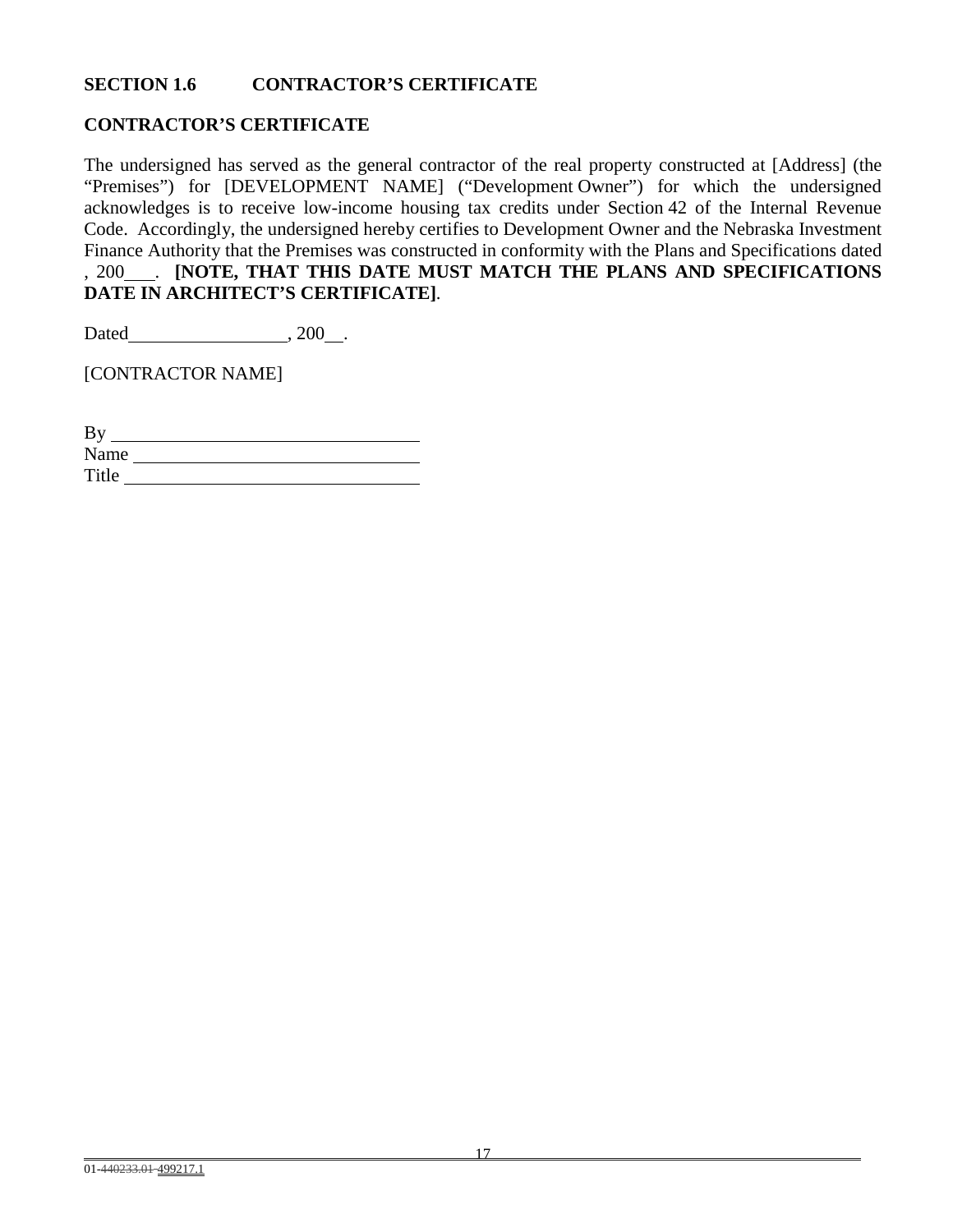#### **ARCHITECT'S CERTIFICATE**

The undersigned, being a duly licensed architect registered in the State of Nebraska, has prepared for

 (the "Development Owner") final plans, working drawings and detailed specifications (and addenda) dated [DATE] (collectively, the "Plans and Specifications") in connection with certain real property located in [CITY] Nebraska (the "Premises") for which the undersigned acknowledges will receive low-income housing tax credits under Section 42 of the Internal Revenue Code.

Accordingly, the undersigned hereby certifies to the Development Owner and Nebraska Investment Finance Authority that the Plans and Specifications comply with and conform in all respects to the requirements of existing law, have been duly filed with and have been approved by all appropriate governmental and municipal authorities having jurisdiction thereover and that the Premises as shown on the Plans and Specifications is in compliance with all requirements and restrictions of all applicable zoning, environmental, building, fire, health and other governmental ordinances, rules and regulations and the requirements of the appropriate board of fire underwriters or other similar body acting in and for the locality in which the Premises is located. All conditions to the issuance of building permits have been satisfied.

In the opinion of the undersigned, the Premises has been constructed in a good and workmanlike manner substantially in accordance with the Plans and Specifications and is free and clear of any damage or structural defects that would in any material respect affect the value of the Premises. In the further opinion of the undersigned, all of the preconditions have been met justifying the issuance of (i) the permanent certificate or certificates of occupancy for the Premises (or the letter or certificate of compliance or completion stating that the construction complies with all requirements and restrictions of all governmental ordinances, rules and regulations) and (ii) such other necessary approvals, certificates, permits and licenses that may be required from such governmental authorities having jurisdiction thereover pertaining to the construction of the Premises.

The Premises will be in compliance with all current zoning, environmental and other applicable laws, ordinances, rules and regulations, restrictions and requirements, including, without limitation, Title III of the Americans with Disabilities Act of 1990 and the Fair Housing Act, as it relates to the following:

#### • *Accessible Building Entrance on an Accessible Route:*

Covered multifamily dwellings must have at least one building entrance on an accessible route, unless it is impractical to do so because of terrain or unusual characteristics of the site. For all such dwellings with a building entrance on an accessible route the following six requirements apply.

#### • *Accessible and Usable Public and Common Use Areas:*

Public and common use areas must be readily accessible to and usable by people with disabilities.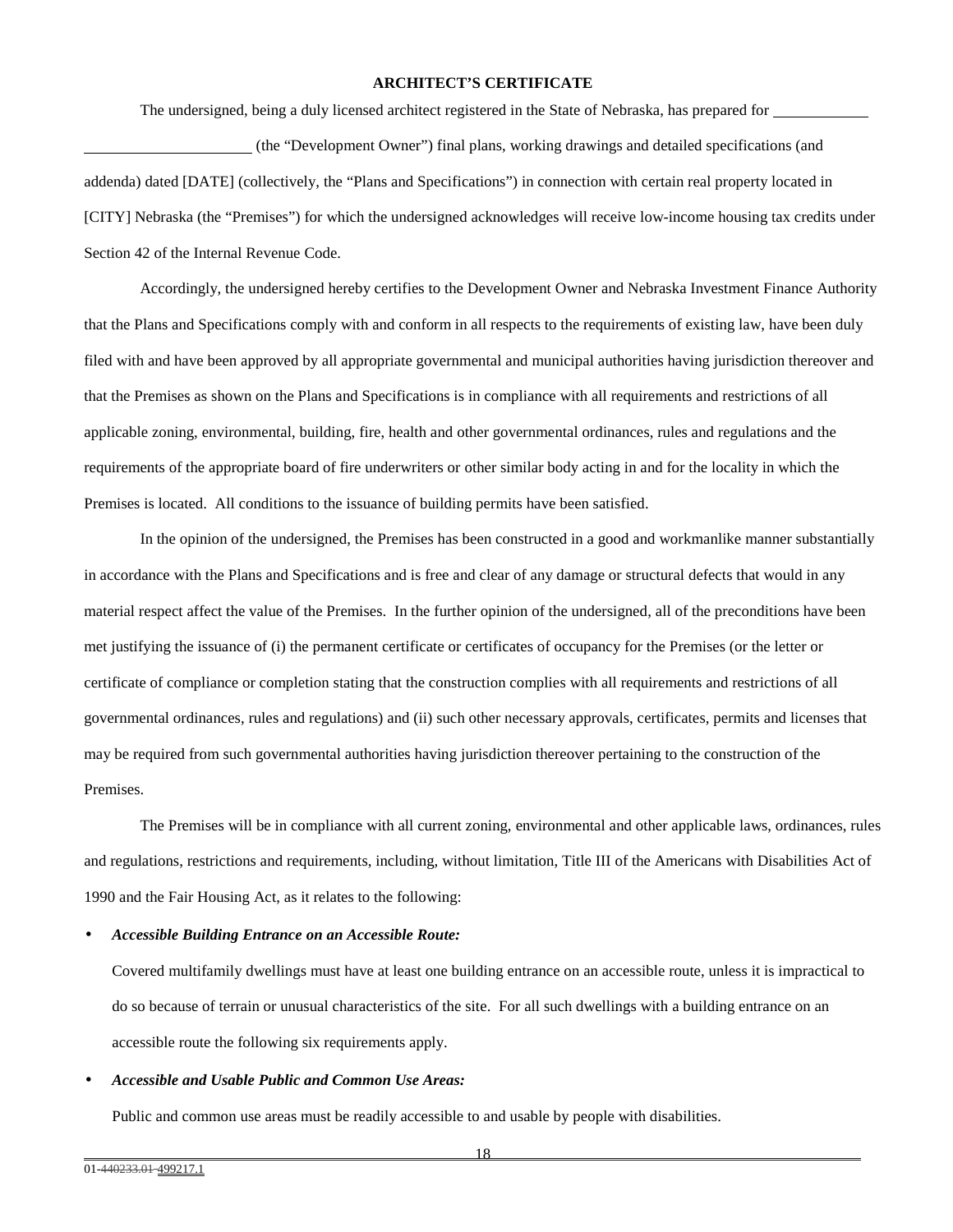#### • *Usable Doors:*

All doors designed to allow passage into and within all premises must be sufficiently wide to allow passage by persons in wheelchairs.

#### • *Accessible Route Into and Through the Covered Dwelling Units:*

There must be an accessible route into and through the dwelling units, providing access for people with disabilities throughout the unit.

#### • *Light Switches, Electrical Outlets, Thermostats and Other Environmental Controls in Accessible Locations:*

All premises within the dwelling units must contain light switches, electrical outlets, thermostats and other environmental controls in accessible locations.

#### • *Reinforced Walls for Grab Bars:*

All premises within dwelling units must contain reinforcements in bathroom walls to allow later installation of grab bars around toilet, tub, shower stall and shower seat, where such facilities are provided.

#### • *Usable Kitchens and Bathrooms:*

Dwelling units must contain usable kitchens and bathrooms such that an individual who uses a wheelchair can maneuver about the space.

The above can be found in the Fair Housing Act Design Manual.

There are no building or other municipal violations filed or noted against the Premises. All necessary gas, steam, telephone, electric, water and sewer services and other utilities required to adequately service the Premises are now available to the Premises. All street drainage, water distribution and sanitary sewer systems have been accepted for perpetual maintenance by the appropriate governmental authority or utility.

The Plans and Specifications do not require the installation or use of any asbestos-containing materials in connection with the construction or use of the Premises.

Dated: [DATE]

ARCHITECT SIGNATURE:

NAME OF COMPANY: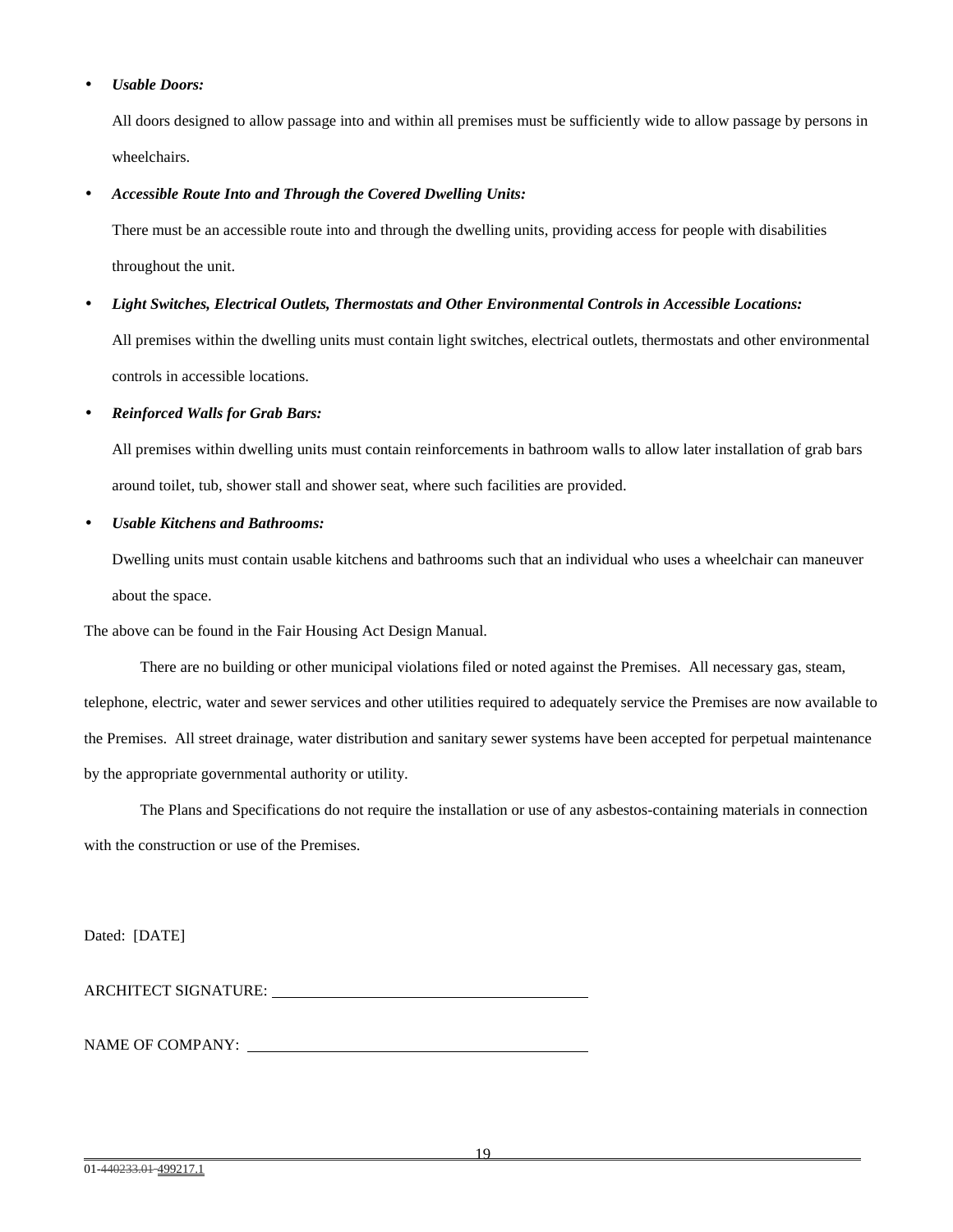### **Annual Development Expense Information**

| <b>General and/or Administrative Expenses:</b>   |                                                                           |
|--------------------------------------------------|---------------------------------------------------------------------------|
| Advertising                                      | s                                                                         |
| Legal                                            |                                                                           |
| Accounting/Auditing                              | $\frac{\text{S}}{\text{S}}$                                               |
| Security                                         |                                                                           |
| <b>NIFA Annual Compliance Fees</b>               |                                                                           |
| Management Fee                                   |                                                                           |
| <b>Internet Connect Fees</b>                     |                                                                           |
| Other                                            |                                                                           |
| Total General and/or Administrative Expenses     | \$                                                                        |
| Operating:                                       |                                                                           |
| Fuel                                             | <b>Management Salaries</b><br>s                                           |
| Electricity<br>s                                 | Office/Accounting                                                         |
| Water/Sewer                                      | <b>Other Salaries</b><br>$\frac{1}{2}$                                    |
| Gas<br>$\frac{1}{2}$                             | <b>Trash Removal</b>                                                      |
| Snow Removal                                     | \$<br>Elevator                                                            |
| <b>Total Operating</b>                           | \$                                                                        |
| Maintenance:                                     |                                                                           |
| Painting and Repairs                             |                                                                           |
| Exterminating                                    | $\frac{\text{S}}{\text{S}}$                                               |
| Grounds                                          | $\frac{1}{2}$                                                             |
| Other                                            |                                                                           |
| <b>Total Maintenance</b>                         |                                                                           |
| <b>Total Insurance</b>                           | $\frac{1}{2}$                                                             |
| <b>Total Real Estate Taxes</b>                   |                                                                           |
|                                                  |                                                                           |
| <b>Total Annual Residential Expenses</b>         | $\frac{\sqrt[8]{\text{exp}(x)}}{\sqrt[8]{\text{exp}(x)}}$ (if applicable) |
| <b>Total Annual Commercial Space Expenses</b>    | $^{+}$                                                                    |
| <b>Total Annual Development Expenses</b>         | $=$                                                                       |
| <b>Total Annual Replacement Reserves</b>         |                                                                           |
| Estimated annual increase in expenses _________% |                                                                           |
| How were expenses and reserves determined?       |                                                                           |
|                                                  |                                                                           |
|                                                  |                                                                           |
|                                                  |                                                                           |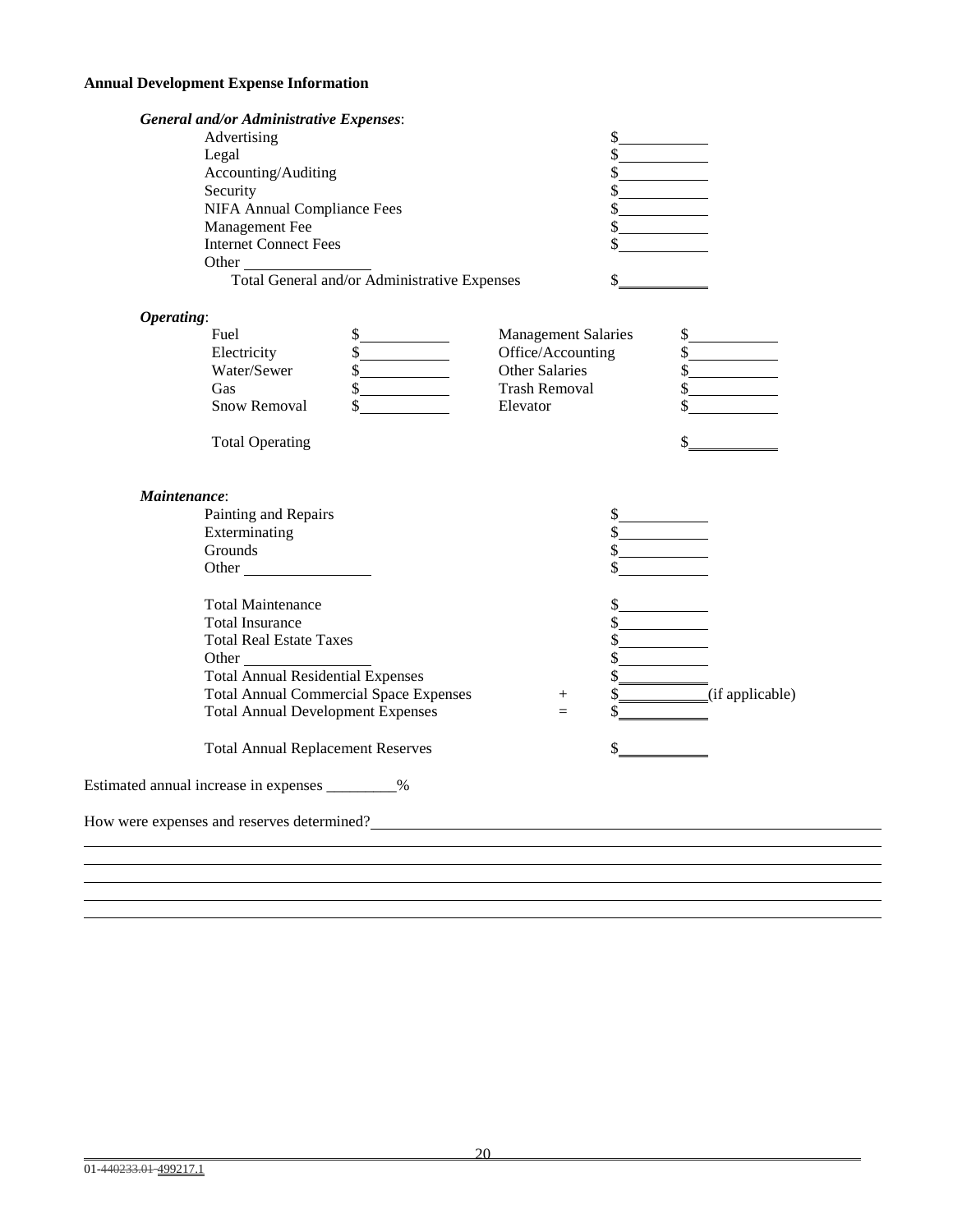| For-                                              |                                                           |                                              |                                    |                                       |                 |
|---------------------------------------------------|-----------------------------------------------------------|----------------------------------------------|------------------------------------|---------------------------------------|-----------------|
| <b>Permanent Financing</b>                        | (List permanent financing for the Development at Closing) |                                              |                                    |                                       |                 |
| Name and Address of Lender                        | <b>Amount of</b><br><b>Funds</b>                          | Annual<br><b>Debt</b><br><b>Service Cost</b> | <b>Interest</b><br>Rate of<br>Loan | Amortization<br><b>Period</b>         | Term of<br>Loan |
| <b>Contact Person/Phone Number</b>                |                                                           |                                              |                                    |                                       |                 |
| $\mathbf 1$                                       |                                                           |                                              |                                    |                                       |                 |
|                                                   |                                                           |                                              |                                    |                                       |                 |
| $\boldsymbol{2}$                                  |                                                           |                                              |                                    |                                       |                 |
|                                                   |                                                           |                                              |                                    |                                       |                 |
|                                                   |                                                           |                                              |                                    |                                       |                 |
| $\mathbf{3}$                                      |                                                           |                                              |                                    |                                       |                 |
|                                                   |                                                           |                                              |                                    |                                       |                 |
| $\overline{\mathbf{4}}$                           |                                                           |                                              |                                    |                                       |                 |
|                                                   |                                                           |                                              |                                    |                                       |                 |
| 5. Proceeds From Low-income Tax<br><b>Credits</b> |                                                           |                                              |                                    |                                       |                 |
| 6. Proceeds From Historic Tax Credits             |                                                           |                                              |                                    |                                       |                 |
| 7. Developer Equity                               |                                                           |                                              |                                    |                                       |                 |
| <b>Total Source of Funds</b>                      |                                                           |                                              |                                    | <b>Total Annual Debt Service Cost</b> |                 |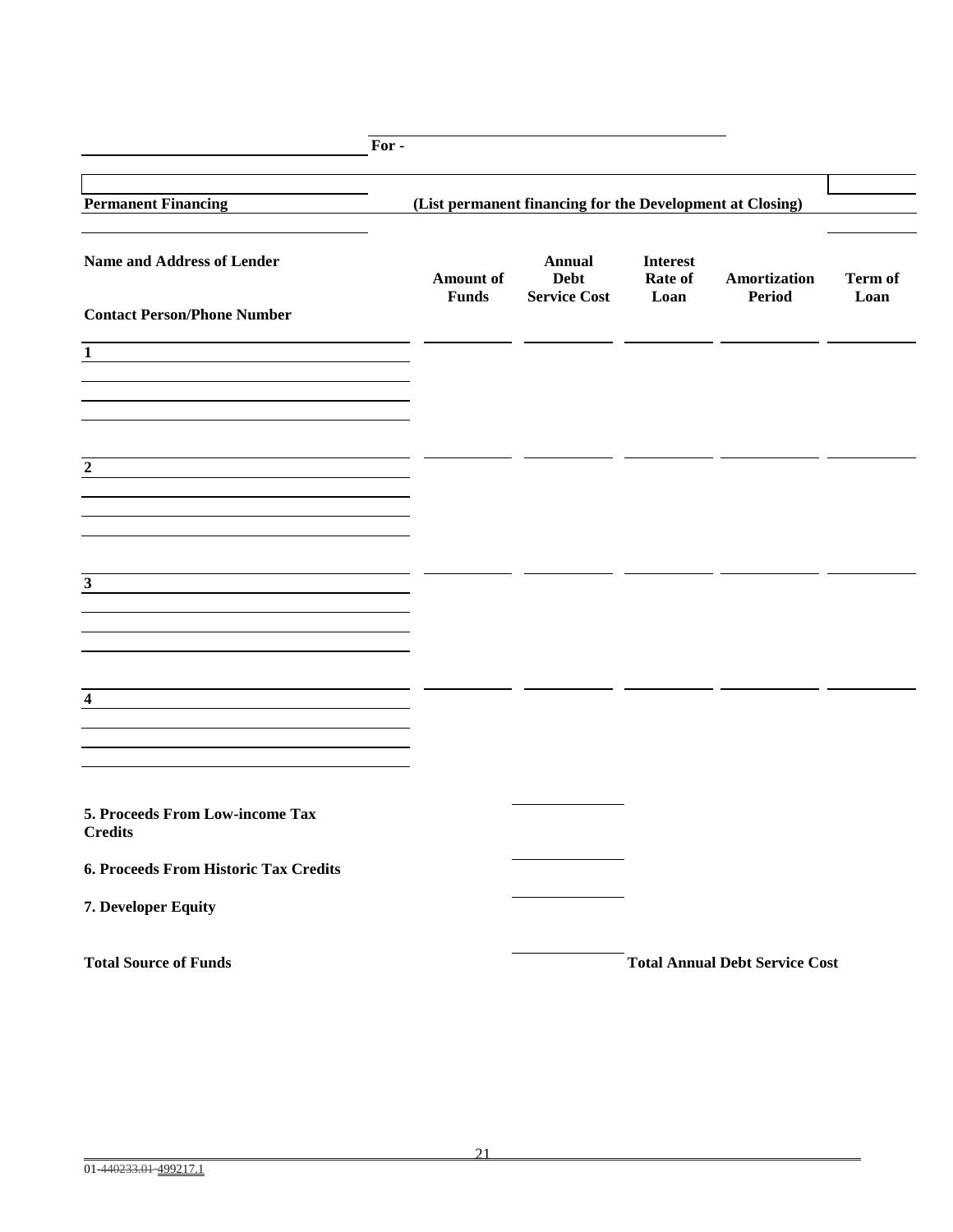| Provide a detailed use of all federal, state or local government funds used in the development. |  |                                                                                                                      |  |  |
|-------------------------------------------------------------------------------------------------|--|----------------------------------------------------------------------------------------------------------------------|--|--|
| <b>USE OF FUNDS</b>                                                                             |  | <b>SOURCE OF FUNDS</b>                                                                                               |  |  |
| <b>LAND</b>                                                                                     |  |                                                                                                                      |  |  |
| <b>BUILDING CONST.</b>                                                                          |  | <u> Alexandria de la contrada de la contrada de la contrada de la contrada de la contrada de la contrada de la c</u> |  |  |
| <b>RENOVATION</b>                                                                               |  | <u> 1989 - Andrea Station Andrea Station (b. 1989)</u>                                                               |  |  |
| A and E                                                                                         |  | <u> 1980 - Johann John Stone, markin film yn y brenin y brenin y brenin y brenin y brenin y brenin y brenin y br</u> |  |  |
| <b>FURNITURE &amp;</b><br><b>FIXTURES</b>                                                       |  |                                                                                                                      |  |  |
| <b>LEASEHOLD</b>                                                                                |  | <u> 1989 - Johann John Stone, markin film yn y brenin y brenin y brenin y brenin y brenin y brenin y brenin y br</u> |  |  |
| <b>IMPROVEMENT</b>                                                                              |  |                                                                                                                      |  |  |
| <b>CONTINGENCIES</b>                                                                            |  | <u> 1989 - Johann Harry Barn, mars an t-Amerikaansk kommunister (</u>                                                |  |  |
| <b>WORKING</b>                                                                                  |  |                                                                                                                      |  |  |
| <b>CAPITAL</b>                                                                                  |  |                                                                                                                      |  |  |
|                                                                                                 |  |                                                                                                                      |  |  |
|                                                                                                 |  |                                                                                                                      |  |  |